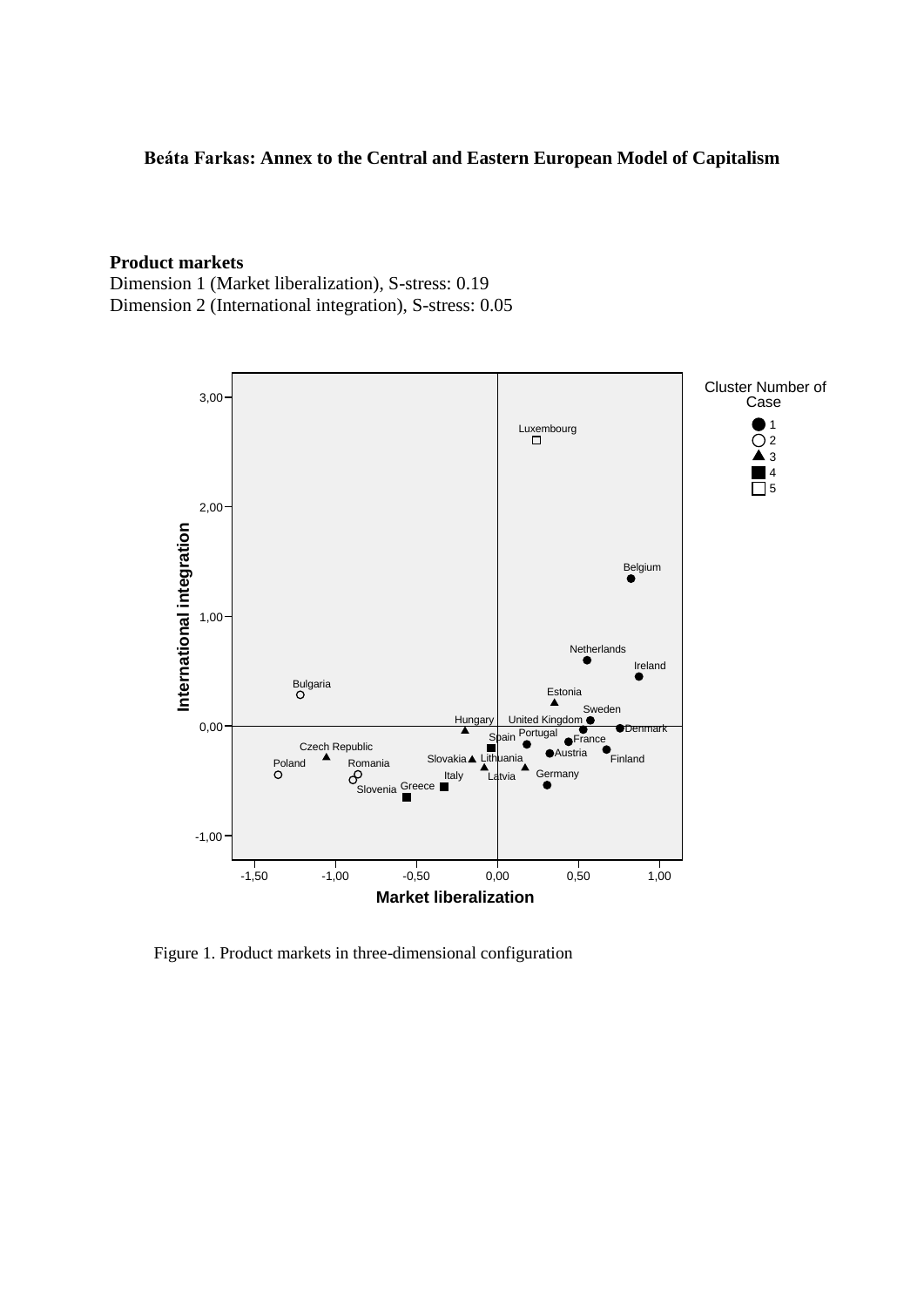|                  | Clusters of product markets                                                                                                                                          |                                                                                                                          |
|------------------|----------------------------------------------------------------------------------------------------------------------------------------------------------------------|--------------------------------------------------------------------------------------------------------------------------|
| 1.               | Significant differences in international<br>integration.<br>Less direct state control, implying<br>higher taxes<br>Low administrative burdens                        | Austria, Belgium, Denmark,<br>Ireland, Finland, France,<br>Netherlands, Germany,<br>Portugal, Sweden, United<br>Kingdom, |
| 2.               | Moderate international integration with<br>significant imbalance in some countries<br>Strong state control, implying low taxes<br>Significant administrative burdens | Bulgaria, Poland, Romania,<br>Slovenia                                                                                   |
| 3.               | Higher level of economic openness with<br>significant imbalance in some countries<br>Low level of state control<br>Moderate level of administrative<br>burdens       | Czech Republic, Estonia,<br>Hungary, Latvia, Lithuania,<br>Slovakia                                                      |
| $\overline{4}$ . | Less opened economy, unbalanced<br>foreign trade<br>Relatively strong state control<br>Significant administrative burdens                                            | Greece, Italy, Spain                                                                                                     |
| 5.               | Extremely opened economy<br>Moderate level of state control<br>Low administrative burdens                                                                            | Luxembourg                                                                                                               |

| Description of the clusters                              |                                                    |         |         |                |          |         |  |  |
|----------------------------------------------------------|----------------------------------------------------|---------|---------|----------------|----------|---------|--|--|
| Indicator                                                | $\mathbf{1}$ .                                     | 2.      | 3.      | $\mathbf{4}$ . | 5.       | Total   |  |  |
|                                                          | $(n=11)$                                           | $(n=4)$ | $(n=6)$ | $(n=3)$        | $(n=1)$  |         |  |  |
|                                                          | Dimension 1 Market liberalization                  |         |         |                |          |         |  |  |
| Price controls $(index)^2$                               |                                                    |         |         |                |          |         |  |  |
| Mean                                                     | 4.0909                                             | 8.2500  | 4.5000  | 6.6667         | 4.0000   | 5.1600  |  |  |
| Std. Deviation                                           | 1.22103                                            | 1.25831 | 0.83666 | 1.15470        | $\theta$ | 1.90788 |  |  |
| Government enterprises and investment index <sup>3</sup> |                                                    |         |         |                |          |         |  |  |
| Mean                                                     | 1.7879                                             | 8.0000  | 2.5556  | 1.0000         | 3.3333   | 2.9333  |  |  |
| <b>Std. Deviation</b>                                    | 0.98062                                            | 3.46410 | 2.33492 | $\Omega$       | $\Omega$ | 2.90274 |  |  |
|                                                          | Highest marginal tax rate, corporate rate $(\%)^4$ |         |         |                |          |         |  |  |
| Mean                                                     | 26.95                                              | 18.75   | 18.67   | 32.33          | 22.88    | 24.13   |  |  |
| Std. Deviation                                           | 5.744                                              | 4.500   | 4.033   | 3.055          | $\Omega$ | 6.697   |  |  |
| Highest marginal tax rate, individual rate $(\%)^4$      |                                                    |         |         |                |          |         |  |  |
| Mean                                                     | 43.87                                              | 32.50   | 28.00   | 37.39          | 38.00    | 37.23   |  |  |
| <b>Std. Deviation</b>                                    | 9.480                                              | 15.351  | 6.633   | 7.281          | $\Omega$ | 11.215  |  |  |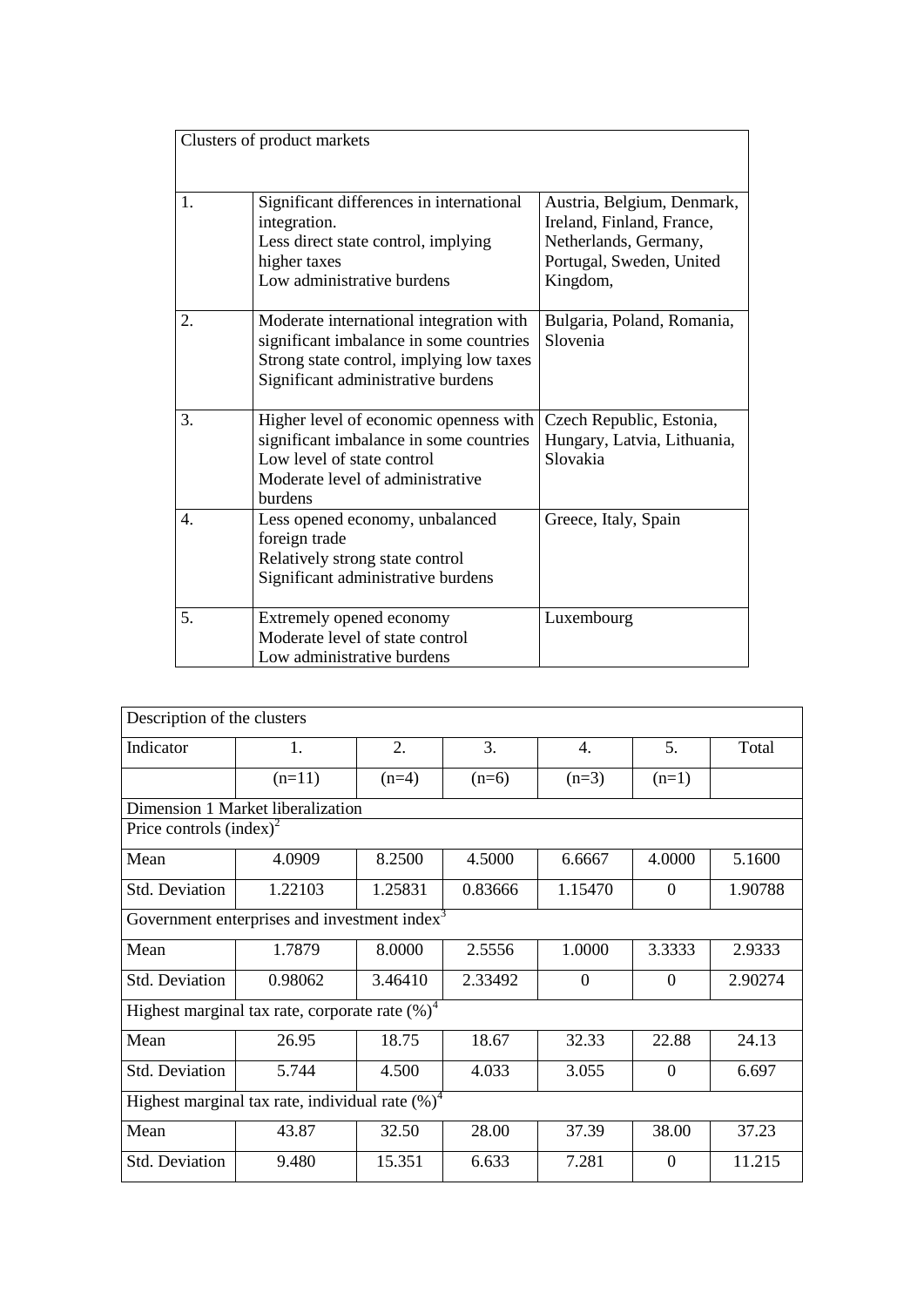| Paying taxes, total tax rate (% of proft) <sup>5</sup>         |                                                                                    |          |         |         |                  |         |  |  |  |
|----------------------------------------------------------------|------------------------------------------------------------------------------------|----------|---------|---------|------------------|---------|--|--|--|
| Mean                                                           | 47.673                                                                             | 40.300   | 47.383  | 62.267  | 35.300           | 47.680  |  |  |  |
| Std. Deviation                                                 | 12.0693                                                                            | 4.5218   | 7.6607  | 13.8019 | $\overline{0}$   | 11.5513 |  |  |  |
| Starting a business, procedures $\overline{\text{(number)}}^5$ |                                                                                    |          |         |         |                  |         |  |  |  |
| Mean                                                           | 5.27                                                                               | 8.50     | 7.00    | 11.33   | 6.00             | 6.96    |  |  |  |
| Std. Deviation                                                 | 2.102                                                                              | 1.732    | 2.098   | 3.215   | $\boldsymbol{0}$ | 2.850   |  |  |  |
|                                                                | Starting a business, time $(days)^5$                                               |          |         |         |                  |         |  |  |  |
| Mean                                                           | 12.27                                                                              | 34.25    | 17.83   | 32.67   | 26.00            | 20.12   |  |  |  |
| Std. Deviation                                                 | 6.784                                                                              | 19.050   | 6.969   | 17.616  | $\mathbf{0}$     | 13.581  |  |  |  |
|                                                                | Starting a business, cost (% of income per capita) <sup>5</sup>                    |          |         |         |                  |         |  |  |  |
| Mean                                                           | 2.691                                                                              | 10.700   | 6.750   | 19.033  | 2.300            | 6.892   |  |  |  |
| Std. Deviation                                                 | 2.4688                                                                             | 7.2199   | 6.1954  | 4.1102  | $\mathbf{0}$     | 6.9481  |  |  |  |
|                                                                | Starting a business, minimum capital (% of income per capita) <sup>5</sup>         |          |         |         |                  |         |  |  |  |
| Mean                                                           | 25.955                                                                             | 76.100   | 38.400  | 42.533  | 20.500           | 38.736  |  |  |  |
| Std. Deviation                                                 | 21.4279                                                                            | 84.0979  | 15.3592 | 53.3539 | $\boldsymbol{0}$ | 41.0485 |  |  |  |
|                                                                | Dealing with licenses, procedures $\overline{(number)}^5$                          |          |         |         |                  |         |  |  |  |
| Mean                                                           | 13.82                                                                              | 21.00    | 22.67   | 13.33   | 13.00            | 17.00   |  |  |  |
| Std. Deviation                                                 | 4.557                                                                              | 6.683    | 9.771   | 2.082   | $\mathbf{0}$     | 7.223   |  |  |  |
|                                                                | Dealing with licenses, time $\left(\text{days}\right)^5$                           |          |         |         |                  |         |  |  |  |
| Mean                                                           | 155.36                                                                             | 222.50   | 189.83  | 219.67  | 217.00           | 184.56  |  |  |  |
| Std. Deviation                                                 | 79.938                                                                             | 73.741   | 57.339  | 45.490  | $\mathbf{0}$     | 70.958  |  |  |  |
|                                                                | Dealing with licenses, cost (% of $\overline{income per\, capital}$ ) <sup>5</sup> |          |         |         |                  |         |  |  |  |
| Mean                                                           | 66.391                                                                             | 224.475  | 38.750  | 88.267  | 19.400           | 85.796  |  |  |  |
| Std. Deviation                                                 | 29.9339                                                                            | 184.6651 | 46.7429 | 43.2731 | $\boldsymbol{0}$ | 96.7622 |  |  |  |
|                                                                | Registering property, procedures (number) <sup>5</sup>                             |          |         |         |                  |         |  |  |  |
| Mean                                                           | 4.27                                                                               | 7.25     | 4.17    | 8.00    | 8.00             | 5.32    |  |  |  |
| Std. Deviation                                                 | 2.412                                                                              | 1.500    | 1.941   | 4.000   | $\boldsymbol{0}$ | 2.734   |  |  |  |
|                                                                | Registering property, time $(days)^5$                                              |          |         |         |                  |         |  |  |  |
| Mean                                                           | 44.64                                                                              | 189.25   | 51.83   | 22.67   | 29.00            | 66.24   |  |  |  |
| Std. Deviation                                                 | 43.472                                                                             | 154.152  | 41.935  | 4.509   | $\overline{0}$   | 84.904  |  |  |  |
|                                                                | Registering property, cost (% of property value) $5$                               |          |         |         |                  |         |  |  |  |
| Mean                                                           | 5.818                                                                              | 1.900    | 2.883   | 3.900   | 10.200           | 4.432   |  |  |  |
| Std. Deviation                                                 | 3.3591                                                                             | 0.9899   | 4.1199  | 3.2512  | $\overline{0}$   | 3.6348  |  |  |  |
|                                                                | Paying taxes, payments (number per year) <sup>5</sup>                              |          |         |         |                  |         |  |  |  |
| Mean                                                           | 12.45                                                                              | 44.00    | 18.00   | 14.67   | 22.00            | 19.48   |  |  |  |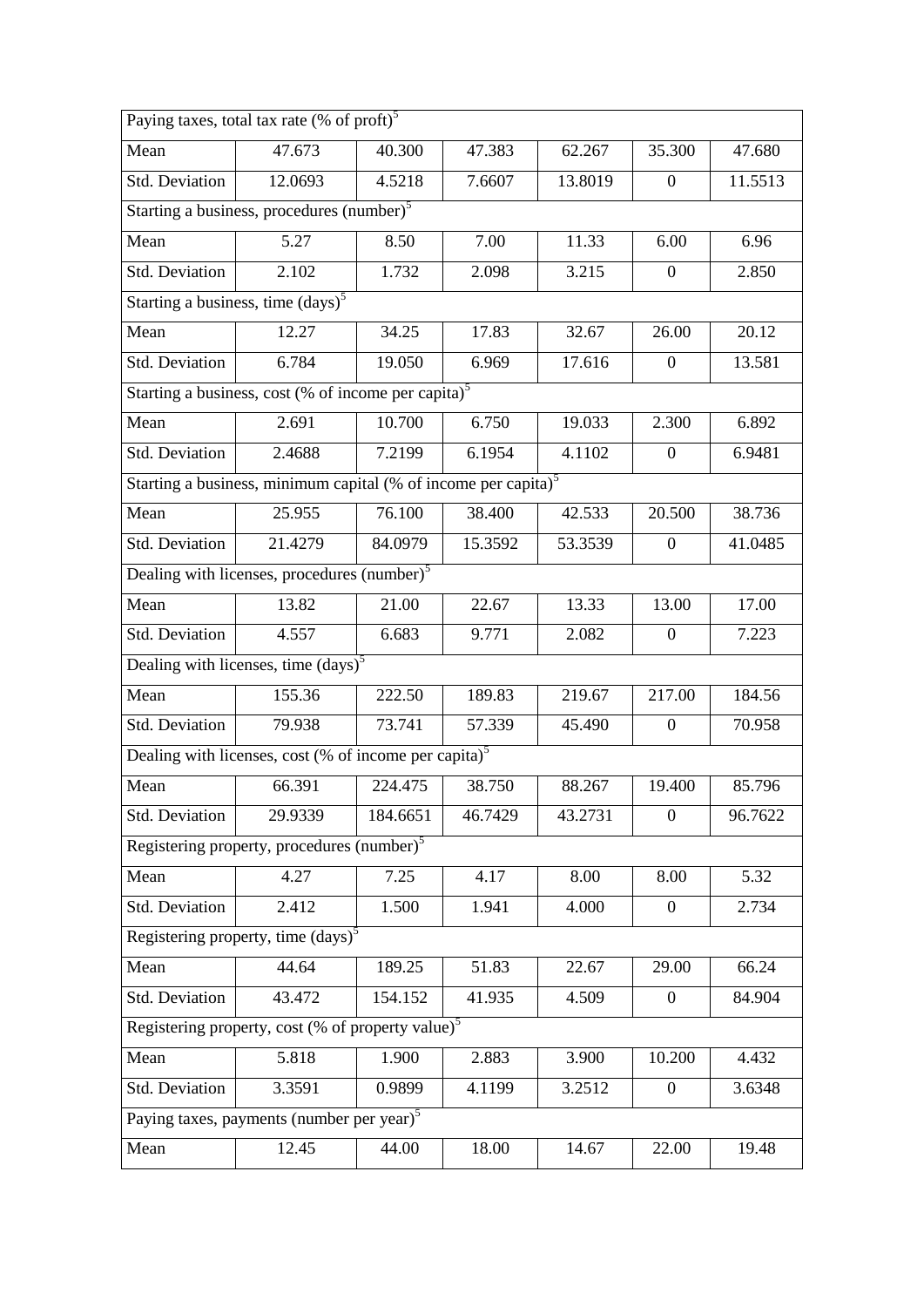| Std. Deviation                                        | 6.773                                                              | 36.175   | 9.612    | 6.506    | $\Omega$         | 18.221   |  |  |  |  |
|-------------------------------------------------------|--------------------------------------------------------------------|----------|----------|----------|------------------|----------|--|--|--|--|
|                                                       | Paying taxes, time (hours per year) <sup>5</sup>                   |          |          |          |                  |          |  |  |  |  |
| Mean                                                  | 169.91                                                             | 374.00   | 346.67   | 307.33   | 58.00            | 257.00   |  |  |  |  |
| Std. Deviation                                        | 73.329                                                             | 185.365  | 303.265  | 48.676   | $\overline{0}$   | 188.753  |  |  |  |  |
| Enforcing contracts, procedures (number) <sup>5</sup> |                                                                    |          |          |          |                  |          |  |  |  |  |
| Mean                                                  | 29.36                                                              | 35.50    | 30.50    | 39.67    | 26.00            | 31.72    |  |  |  |  |
| Std. Deviation                                        | 4.523                                                              | 4.123    | 3.507    | 1.155    | $\overline{0}$   | 5.280    |  |  |  |  |
|                                                       | Enforcing contracts, time (days) <sup>5</sup>                      |          |          |          |                  |          |  |  |  |  |
| Mean                                                  | 432.73                                                             | 820.25   | 439.00   | 848.00   | 321.00           | 541.60   |  |  |  |  |
| Std. Deviation                                        | 100.451                                                            | 377.105  | 223.647  | 348.406  | $\boldsymbol{0}$ | 278.001  |  |  |  |  |
|                                                       | Enforcing contracts, cost (% of claim) <sup>5</sup>                |          |          |          |                  |          |  |  |  |  |
| Mean                                                  | 19.627                                                             | 17.675   | 20.917   | 20.500   | 8.800            | 19.296   |  |  |  |  |
| Std. Deviation                                        | 6.7222                                                             | 5.3288   | 7.9512   | 8.2601   | $\boldsymbol{0}$ | 6.8667   |  |  |  |  |
|                                                       | Closing a business, time $(years)^5$                               |          |          |          |                  |          |  |  |  |  |
| Mean                                                  | 1.236                                                              | 2.900    | 3.367    | 1.600    | 2.000            | 2.088    |  |  |  |  |
| Std. Deviation                                        | 0.5143                                                             | 0.6164   | 1.7397   | 0.5292   | $\overline{0}$   | 1.3011   |  |  |  |  |
|                                                       | Closing a business, cost (% of estate) <sup>5</sup>                |          |          |          |                  |          |  |  |  |  |
| Mean                                                  | 7.64                                                               | 12.00    | 12.83    | 15.33    | 15.00            | 10.80    |  |  |  |  |
| Std. Deviation                                        | 4.130                                                              | 6.683    | 4.119    | 6.506    | $\mathbf{0}$     | 5.377    |  |  |  |  |
|                                                       | Closing a business, recovery rate <sup>5</sup>                     |          |          |          |                  |          |  |  |  |  |
| Mean                                                  | 76.455                                                             | 33.925   | 37.967   | 61.167   | 41.600           | 57.184   |  |  |  |  |
| Std. Deviation                                        | 14.2016                                                            | 8.6746   | 9.6860   | 16.0594  | $\boldsymbol{0}$ | 22.3445  |  |  |  |  |
|                                                       |                                                                    |          |          |          |                  |          |  |  |  |  |
|                                                       | Dimension 2 International integration                              |          |          |          |                  |          |  |  |  |  |
| Trade integration of goods <sup><math>1</math></sup>  |                                                                    |          |          |          |                  |          |  |  |  |  |
| Mean                                                  | 36.25                                                              | 43.63    | 58.46    | 19.27    | 44.33            | 41.05    |  |  |  |  |
| Std. Deviation                                        | 14.18                                                              | 11.47    | 10.47    | 3.48     | $\overline{0}$   | 16.47    |  |  |  |  |
| Trade integration of services <sup>1</sup>            |                                                                    |          |          |          |                  |          |  |  |  |  |
| Mean                                                  | 12.300                                                             | 8.683    | 11.400   | 7.822    | 87.667           | 13.983   |  |  |  |  |
| Std. Deviation                                        | 7.7102                                                             | 4.4206   | 3.7620   | 3.0266   | $\boldsymbol{0}$ | 16.4175  |  |  |  |  |
|                                                       | Balance of international trade in goods (%of GDP) <sup>1</sup>     |          |          |          |                  |          |  |  |  |  |
| Mean                                                  | 2.773                                                              | $-8.667$ | $-9.217$ | $-7.100$ | $-10.667$        | $-3.657$ |  |  |  |  |
| Std. Deviation                                        | 7.3760                                                             | 7.7911   | 8.7967   | 6.9087   | $\overline{0}$   | 9.2056   |  |  |  |  |
|                                                       | Balance of international trade in services (% of GDP) <sup>1</sup> |          |          |          |                  |          |  |  |  |  |
| Mean                                                  | 0.594                                                              | 1.558    | 2.989    | 3.511    | 43.433           | 3.387    |  |  |  |  |
| Std. Deviation                                        | 2.4269                                                             | 1.9093   | 2.6164   | 4.1562   | $\boldsymbol{0}$ | 8.7619   |  |  |  |  |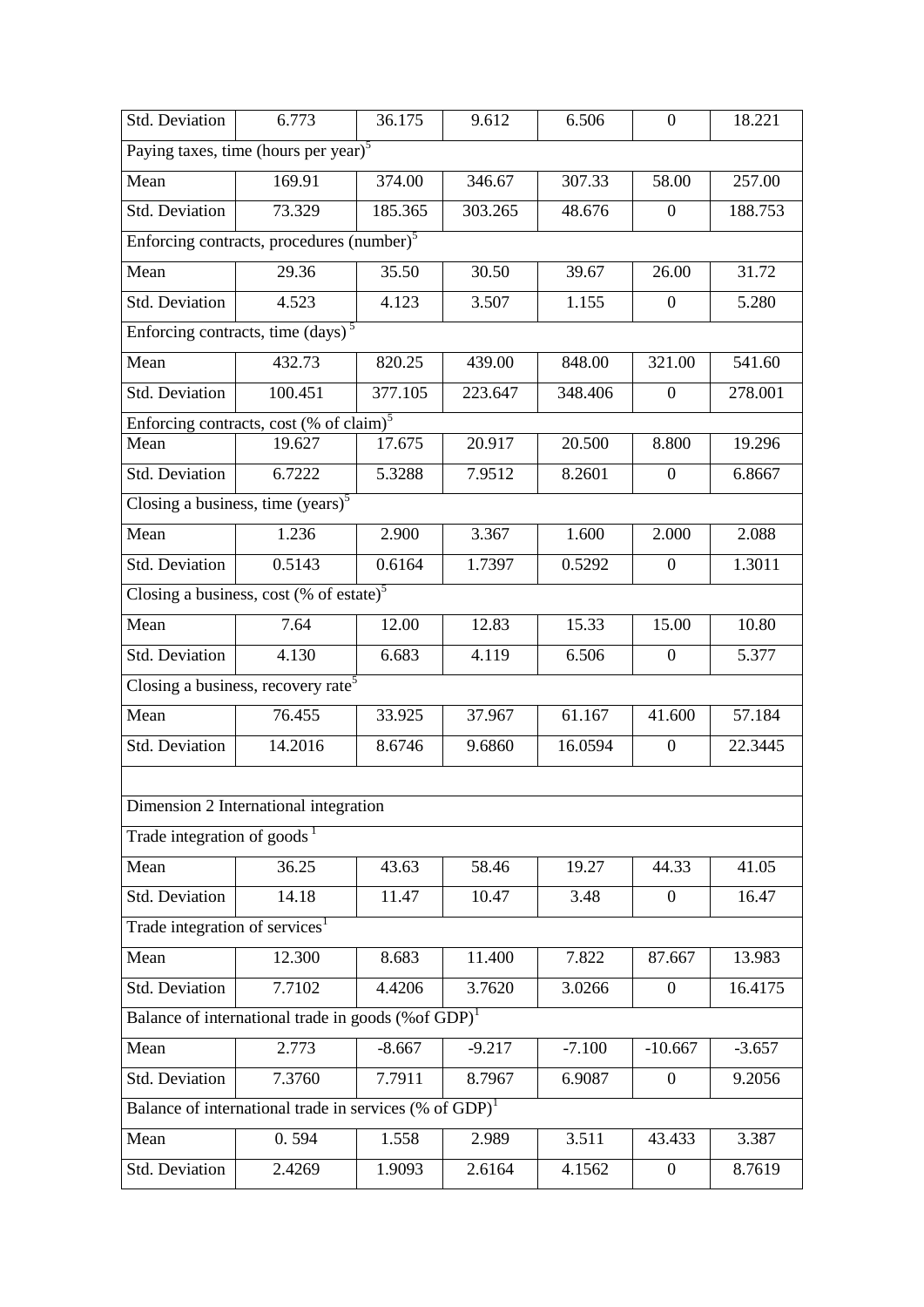| Inward FDI stock, % of $GDP6$                                                     |          |         |         |          |          |          |  |  |  |
|-----------------------------------------------------------------------------------|----------|---------|---------|----------|----------|----------|--|--|--|
| Mean                                                                              | 59.7727  | 46.3250 | 56.1167 | 23.8667  | 60.2000  | 52.4520  |  |  |  |
| 11.72192<br><b>Std. Deviation</b><br>39.75890<br>31.25619<br>16.24111<br>$\Omega$ |          |         |         |          |          | 31.40056 |  |  |  |
| Outward FDI stock, % of GDP <sup>6</sup>                                          |          |         |         |          |          |          |  |  |  |
| Mean                                                                              | 62.6455  | 5.0250  | 8.9833  | 26.2667  | 191.9000 | 41.3520  |  |  |  |
| <b>Std. Deviation</b>                                                             | 32.52453 | 5.79044 | 9.97425 | 17.30328 | $\theta$ | 46.40186 |  |  |  |

1 Eurostat, average of the data 2004-2006

2 Economic Freedom of the World, 2008 Annual report, data 2006

3 Economic Freedom of the World, 2008 Annual report, average of the data 2004-2006

4 World Development Indicators, data 2006

5 Doing Business 2007

6 UNCTAD 2008, data 2007

| Distances between Cluster Centres |       |        |       |        |        |  |  |  |
|-----------------------------------|-------|--------|-------|--------|--------|--|--|--|
| Cluster                           |       | 2.     | 3.    |        |        |  |  |  |
|                                   |       | 6.766  | 4.435 | 5.792  | 8.425  |  |  |  |
|                                   | 6.766 |        | 4.995 | 5.852  | 10.155 |  |  |  |
|                                   | 4.435 | 4.995  |       | 5.863  | 8.859  |  |  |  |
|                                   | 5.792 | 5.852  | 5.863 |        | 10.016 |  |  |  |
|                                   | 8.425 | 10.155 | 8.859 | 10.016 |        |  |  |  |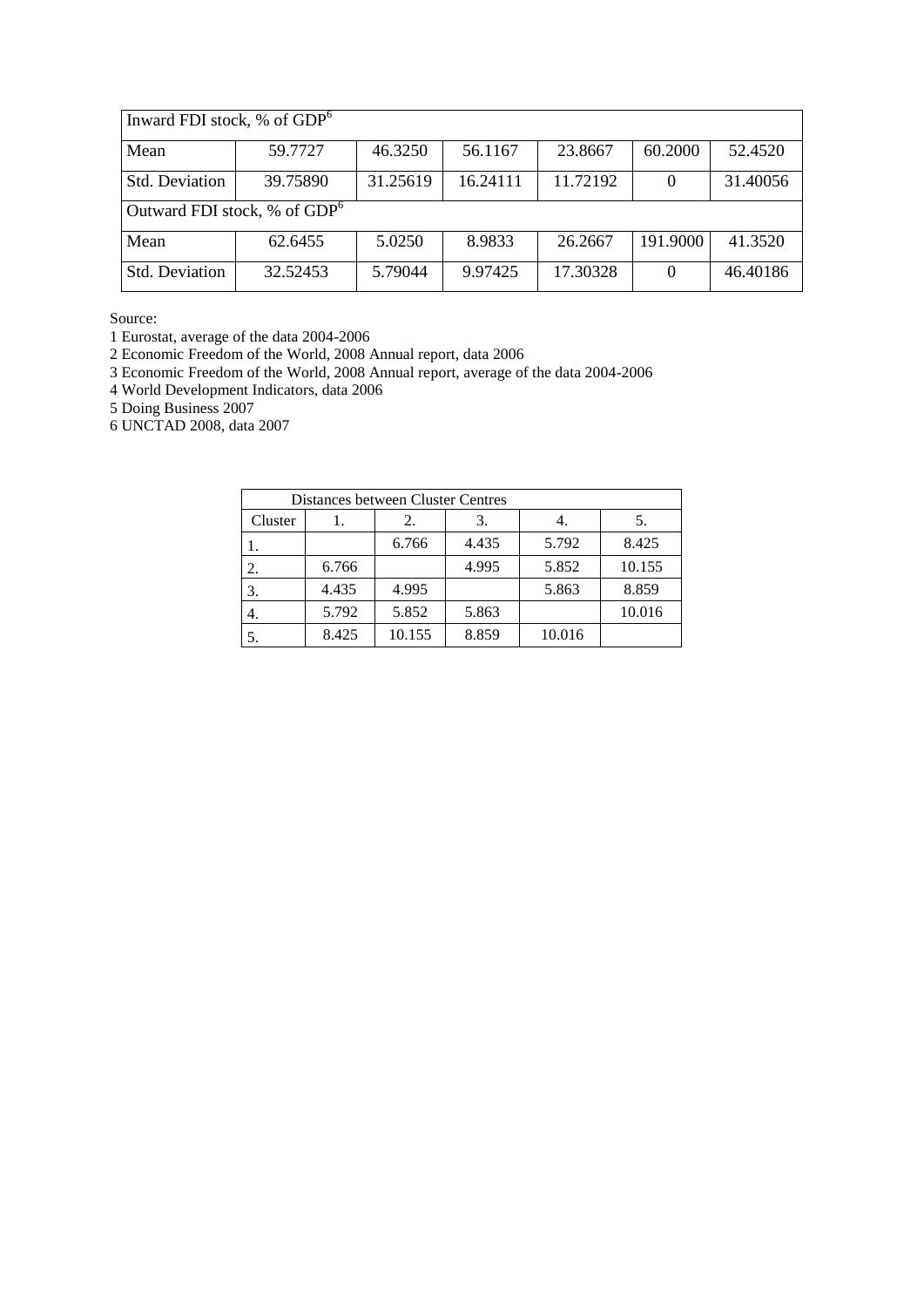# **Research and development, innovation**



Figure 2. The system of R&D and innovation in two-dimensional MDS configuration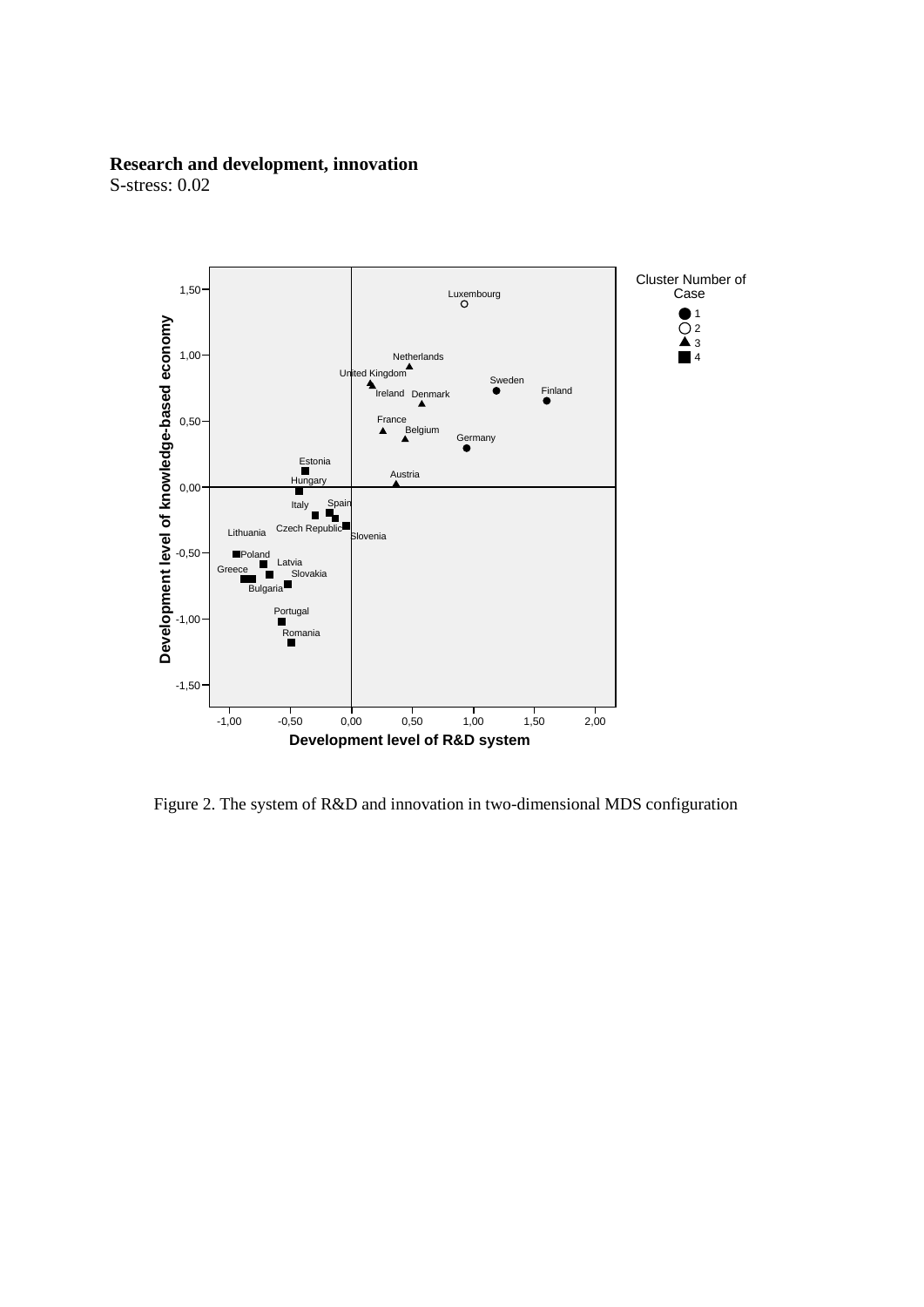|    | Clusters of research, development and innovation                                                                                                    |                                                                                                                                                   |
|----|-----------------------------------------------------------------------------------------------------------------------------------------------------|---------------------------------------------------------------------------------------------------------------------------------------------------|
| 1. | High R&D expenditures with significant<br>presence of the business sector<br>High level of employment in the high-<br>technology sector             | Finland, Germany,<br>Sweden                                                                                                                       |
| 2. | Moderate R&D expenditures with significant<br>presence of the business sector<br>Export level of high-technology products is<br>high                | Luxembourg                                                                                                                                        |
| 3. | Moderate R&D expenditures with moderate<br>presence of the business sector<br>High levels of employment and export in the<br>high-technology sector | Austria, Belgium,<br>Denmark, United<br>Kingdom, France,<br>Netherlands, Ireland                                                                  |
| 4. | Low R&D expenditures with low presence of<br>the business sector<br>Export and employment levels are under<br>average in the high-technology sector | Bulgaria, Czech Republic,<br>Estonia, Greece, Poland,<br>Latvia, Lithuania,<br>Hungary, Italy, Portugal,<br>Romania, Slovakia,<br>Slovenia, Spain |

| Description of the clusters                                                                         |         |                |         |          |       |  |  |  |
|-----------------------------------------------------------------------------------------------------|---------|----------------|---------|----------|-------|--|--|--|
| Indicator                                                                                           | 1.      | 2.             | 3.      | 4.       | Total |  |  |  |
|                                                                                                     | $(n=3)$ | $(n=1)$        | $(n=7)$ | $(n=14)$ |       |  |  |  |
| Research and development expenditure, % of $GDP1$                                                   |         |                |         |          |       |  |  |  |
| Mean                                                                                                | 3.23    | 1.56           | 1.94    | 0.84     | 1.46  |  |  |  |
| Std. Deviation                                                                                      | 0.64    | $\overline{0}$ | 0.41    | 0.35     | 0.91  |  |  |  |
| Gross domestic expenditure on R&D (GERD) by source of funds; Business enterprise sector<br>$(\%)^2$ |         |                |         |          |       |  |  |  |
| Mean                                                                                                | 66.88   | 80.05          | 52.78   | 37.81    | 47.18 |  |  |  |
| <b>Std. Deviation</b>                                                                               | 1.20    | $\overline{0}$ | 6.96    | 9.67     | 14.72 |  |  |  |
| Gross domestic expenditure on R&D (GERD) by source of funds; Government sector $(\%)^2$             |         |                |         |          |       |  |  |  |
| Mean                                                                                                | 26.48   | 13.90          | 31.94   | 50.21    | 40.79 |  |  |  |
| Std. Deviation                                                                                      | 3.30    | $\overline{0}$ | 5.02    | 9.19     | 13.54 |  |  |  |
| Human resources in science and technology as a share of labour force $\overline{(%)}^4$             |         |                |         |          |       |  |  |  |
| Mean                                                                                                | 46.82   | 43.35          | 43.76   | 33.41    | 38.32 |  |  |  |
| <b>Std. Deviation</b>                                                                               | 2.96    | $\theta$       | 4.59    | 6.54     | 7.87  |  |  |  |
| Exports of high technology products as a share of total exports $(\%)^1$                            |         |                |         |          |       |  |  |  |
| Mean                                                                                                | 15.99   | 36.04          | 17.82   | 6.78     | 12.15 |  |  |  |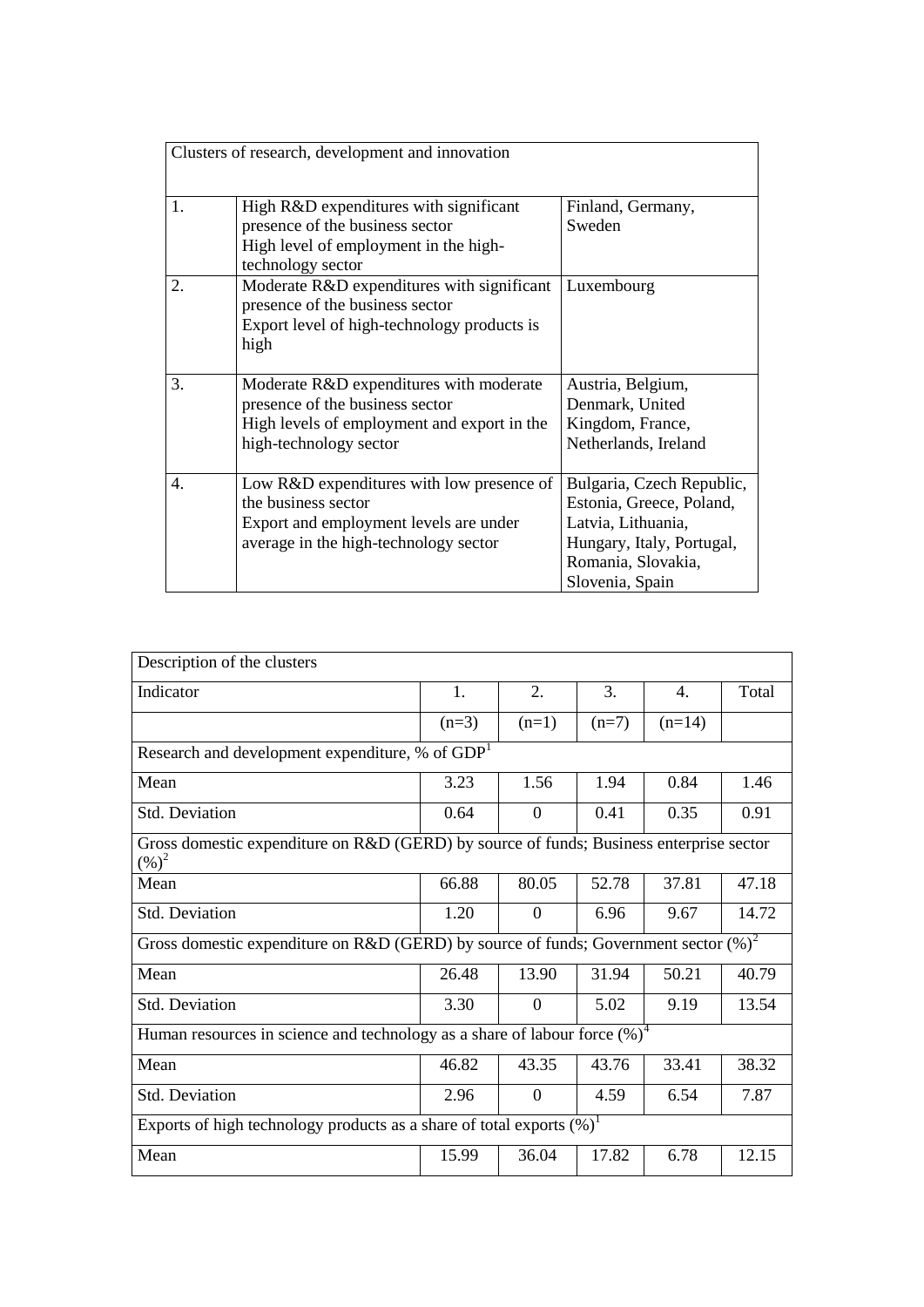| Std. Deviation                                                                                                          | 2.91   | $\Omega$       | 7.40  | 4.84  | 8.88  |  |  |  |  |
|-------------------------------------------------------------------------------------------------------------------------|--------|----------------|-------|-------|-------|--|--|--|--|
| Employment in high- and medium-high-technology manufacturing sectors, share of total<br>employment $(\%)^1$             |        |                |       |       |       |  |  |  |  |
| Mean                                                                                                                    | 40.60  | 41.49          | 38.24 | 24.86 | 31.16 |  |  |  |  |
| Std. Deviation                                                                                                          | 6.90   | $\Omega$       | 4.61  | 3.77  | 8.39  |  |  |  |  |
| European high-technology patents (per million inhabitants) <sup>2</sup>                                                 |        |                |       |       |       |  |  |  |  |
| Mean                                                                                                                    | 46.65  | 10.09          | 19.85 | 1.30  | 12.29 |  |  |  |  |
| <b>Std. Deviation</b>                                                                                                   | 25.79  | $\Omega$       | 8.75  | 1.59  | 17.63 |  |  |  |  |
| Patents granted by the United States Patent and Trademark Office (USPTO), Number of<br>patents per million <sup>3</sup> |        |                |       |       |       |  |  |  |  |
| Mean                                                                                                                    | 131.85 | 112.50         | 61.97 | 4.67  | 40.29 |  |  |  |  |
| Std. Deviation                                                                                                          | 6.82   | $\overline{0}$ | 13.64 | 7.59  | 47.16 |  |  |  |  |
| Gross domestic expenditure on R&D (GERD) by source of funds; Abroad $(\%)^2$                                            |        |                |       |       |       |  |  |  |  |
| Mean                                                                                                                    | 4.84   | 5.95           | 12.66 | 9.51  | 9.69  |  |  |  |  |
| Std. Deviation                                                                                                          | 2.40   | $\overline{0}$ | 4.54  | 5.73  | 5.44  |  |  |  |  |
| Employment in knowledge-intensive service sectors, Share of total employment $(\%)^1$                                   |        |                |       |       |       |  |  |  |  |
| Mean                                                                                                                    | 8.07   | 1.28           | 5.75  | 5.56  | 5.74  |  |  |  |  |
| Std. Deviation                                                                                                          | 2.35   | $\Omega$       | 1.11  | 2.71  | 2.50  |  |  |  |  |

1 Eurostat, average of the data 2004-2006

2 Eurostat, average of the data 2003-2005

3 Eurostat, average of the data 2000-2002

4 Eurostat, average of the data 2005-2007

| Distances between cluster centres |       |       |               |       |  |  |  |
|-----------------------------------|-------|-------|---------------|-------|--|--|--|
| Cluster                           |       |       |               |       |  |  |  |
|                                   |       |       | 4.711 3.287   | 6.085 |  |  |  |
|                                   | 4.711 |       | 3.988         | 6.422 |  |  |  |
|                                   | 3.287 | 3.988 |               | 3.614 |  |  |  |
|                                   | 6.085 |       | $6.422$ 3.614 |       |  |  |  |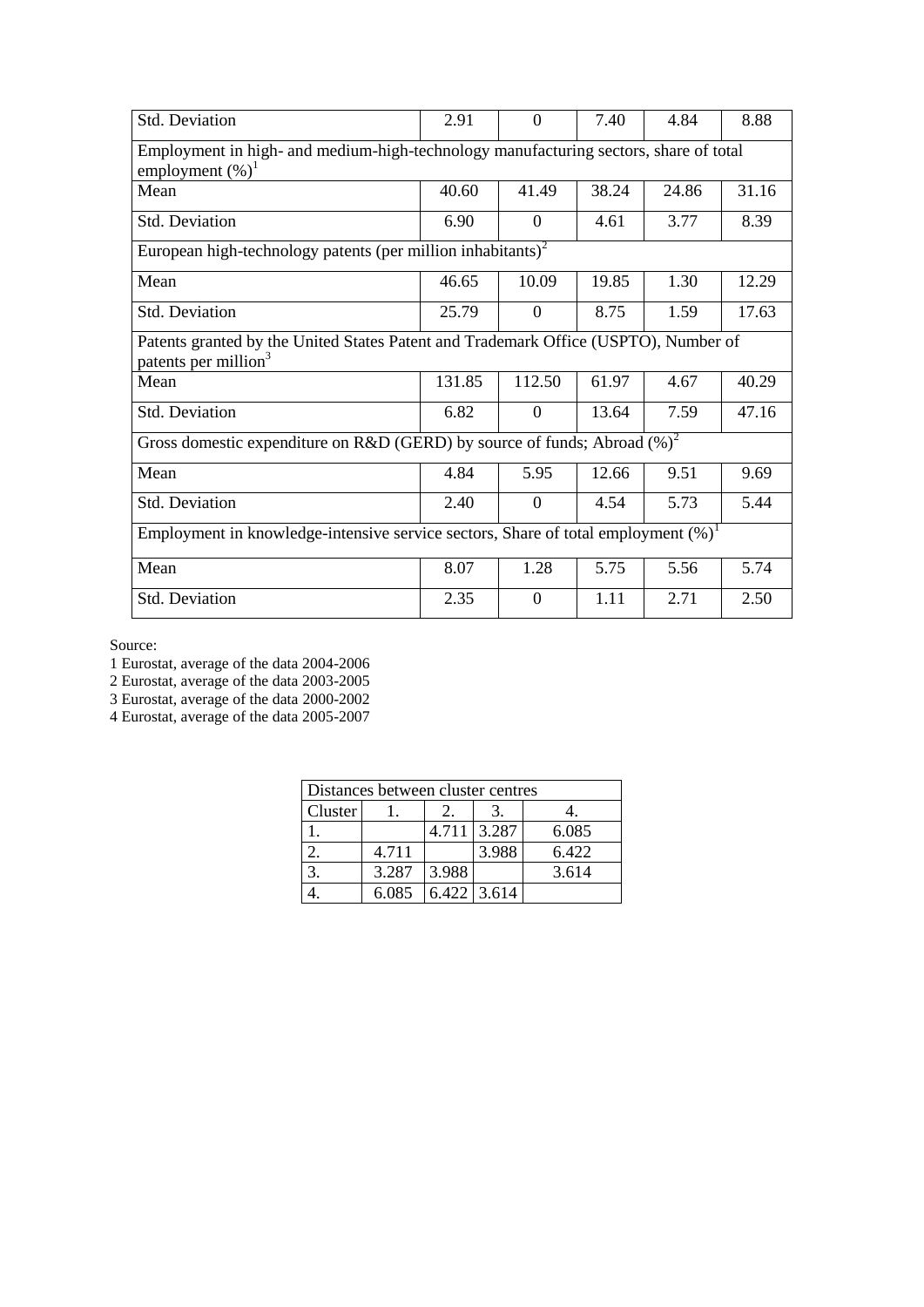## **Financial system**



Figure 3. Financial system in two-dimensional MDS configuration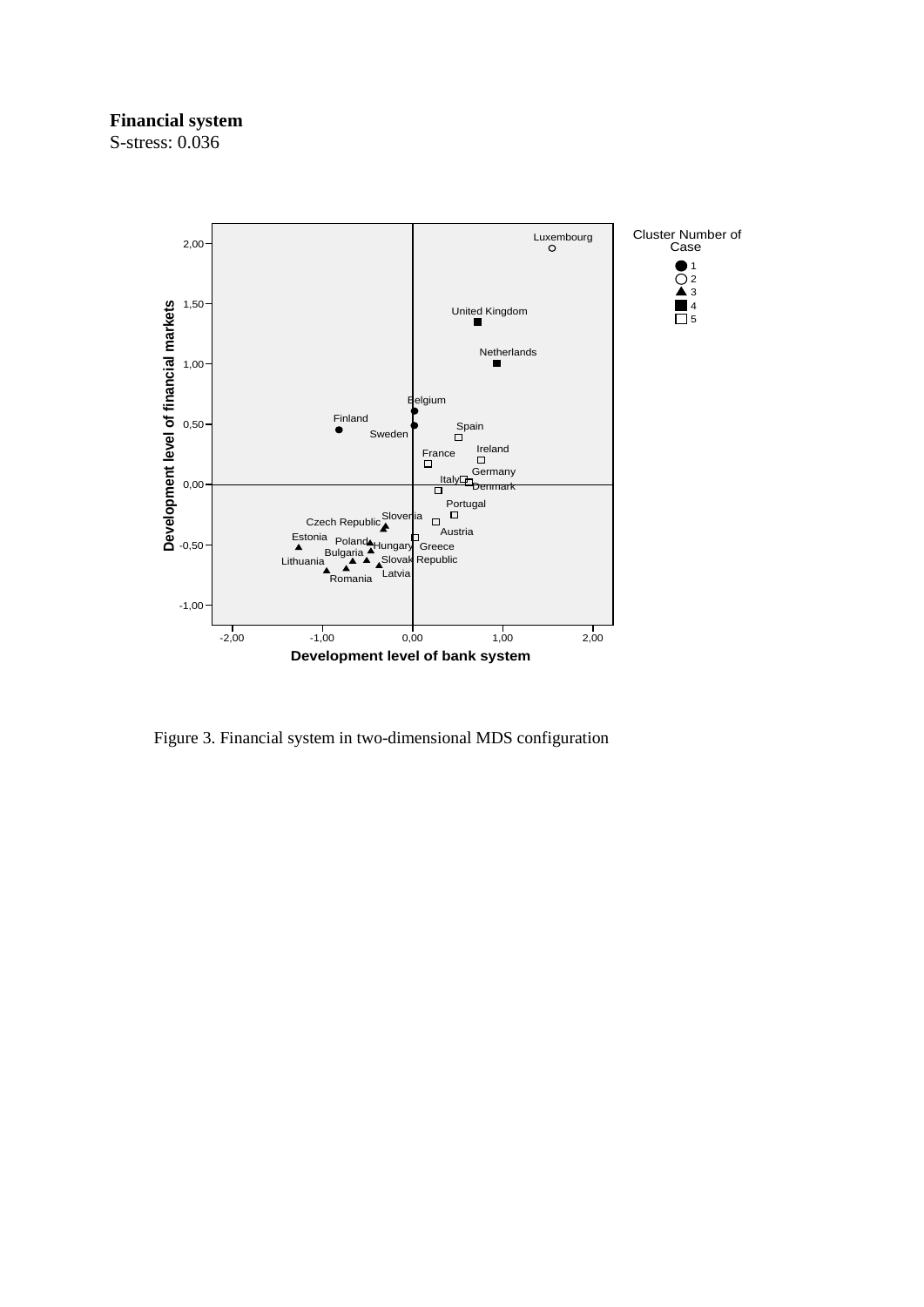|                  | Clusters of financial system                                                                                                                                                                                                                                          |                                                                                                                   |
|------------------|-----------------------------------------------------------------------------------------------------------------------------------------------------------------------------------------------------------------------------------------------------------------------|-------------------------------------------------------------------------------------------------------------------|
| 1.               | Middle-developed banking system<br>Insurance companies possess assets at average<br>level, while investment- and pension funds possess<br>assets under average<br>Well-developed stock market with high turnover                                                      | Belgium, Finland,<br>Sweden                                                                                       |
| 2.               | Developed banking system with particularly high<br>stock of deposit<br>Giant investment funds and insurance companies<br>High level of stock market capitalisation with low<br>turnover                                                                               | Luxembourg                                                                                                        |
| 3.               | Underdeveloped banking system with modest<br>stocks of loans and deposits<br>Assets of institutional investors and insurance<br>companies are far beyond average<br>Underdeveloped stock market with low turnover                                                     | Bulgaria, Czech<br>Republic, Estonia,<br>Poland, Latvia,<br>Lithuania, Hungary,<br>Romania, Slovakia,<br>Slovenia |
| $\overline{4}$ . | Developed banking system with extensive lending<br>Developed insurance companies and pension funds,<br>the properties of investment funds are under<br>average<br>Developed stock market with high turnover                                                           | United Kingdom,<br>Netherlands                                                                                    |
| 5.               | Developed banking system with stocks of loans<br>and deposits above average<br>Insurance companies, pension- and investment<br>funds possess assets above average but not as much<br>as in cluster 4.<br>Development of the stock market is somewhat<br>above average | Austria, Denmark,<br>France, Greece,<br>Ireland, Germany,<br>Italy, Portugal,<br>Spain                            |

| Description of the clusters                   |         |                  |          |         |         |       |  |  |
|-----------------------------------------------|---------|------------------|----------|---------|---------|-------|--|--|
|                                               |         |                  |          |         |         |       |  |  |
| Indicator                                     | 1.      | 2.               | 3.       | 4.      | 5.      | Total |  |  |
|                                               | $(n=3)$ | $(n=1)$          | $(n=10)$ | $(n=2)$ | $(n=9)$ |       |  |  |
| Bank capital to assets ratio $(\%)^1$         |         |                  |          |         |         |       |  |  |
| Mean                                          | 6.04    | 4.70             | 8.63     | 6.35    | 5.64    | 6.90  |  |  |
| <b>Std. Deviation</b>                         | 3.05    | $\theta$         | 1.52     | 3.32    | 0.84    | 2.12  |  |  |
| Bank deposits/GDP <sup>2</sup>                |         |                  |          |         |         |       |  |  |
| Mean                                          | 0.63    | 3.34             | 0.39     | 1.14    | 0.79    | 0.74  |  |  |
| <b>Std. Deviation</b>                         | 0.29    | $\overline{0}$   | 0.12     | 0.12    | 0.17    | 0.61  |  |  |
| Bank overhead costs/Total assets <sup>2</sup> |         |                  |          |         |         |       |  |  |
| Mean                                          | 0.03    | 0.01             | 0.03     | 0.03    | 0.03    | 0.03  |  |  |
| <b>Std. Deviation</b>                         | 0.01    | $\boldsymbol{0}$ | 0.01     | 0.01    | 0.01    | 0.01  |  |  |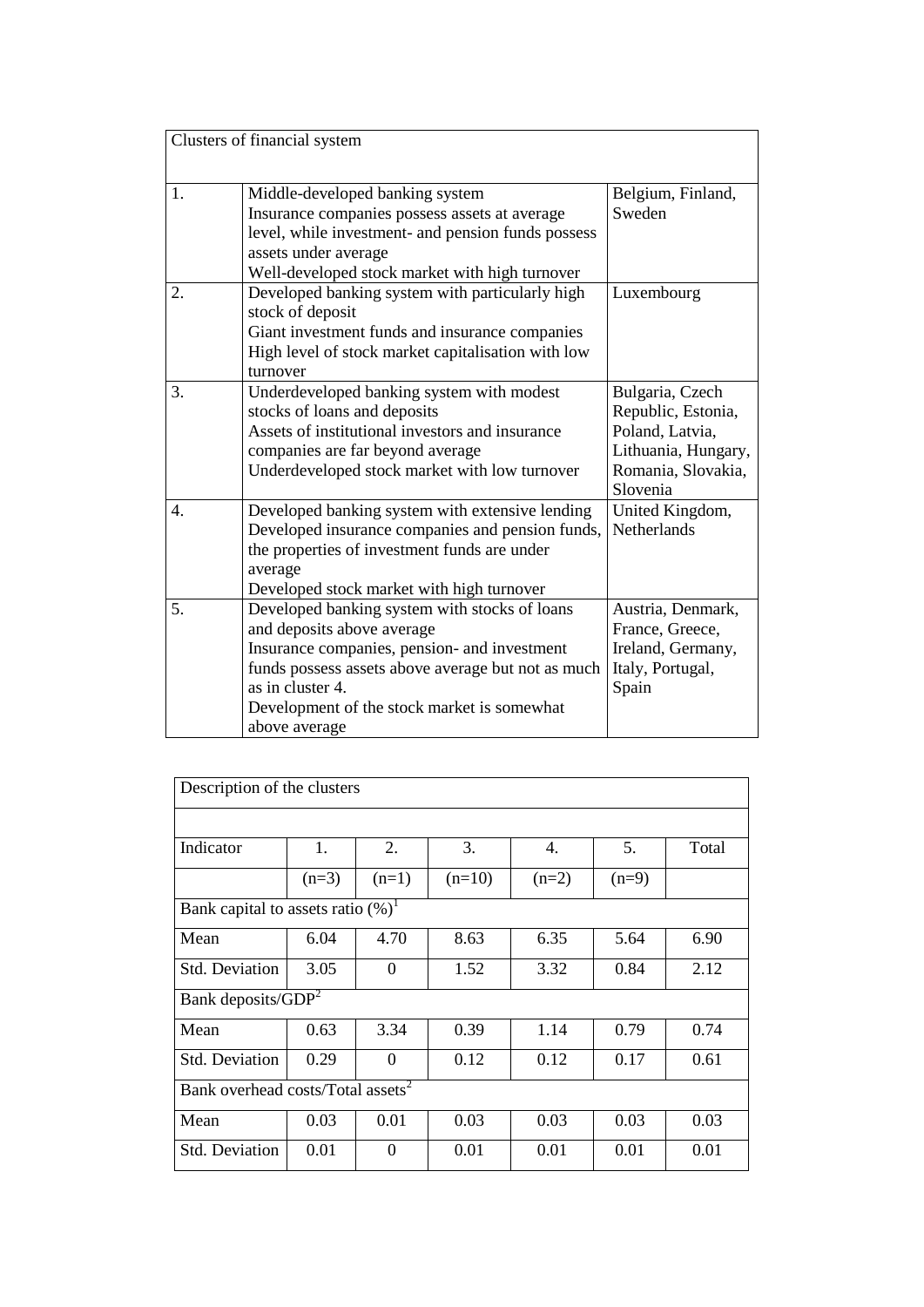| Deposit money bank assets/GDP <sup>2</sup>                                   |                                                                       |                  |         |         |        |         |  |  |  |  |
|------------------------------------------------------------------------------|-----------------------------------------------------------------------|------------------|---------|---------|--------|---------|--|--|--|--|
| Mean<br>0.46<br>0.98<br>1.24<br>1.64<br>1.31<br>0.96                         |                                                                       |                  |         |         |        |         |  |  |  |  |
| <b>Std. Deviation</b>                                                        | 0.21                                                                  | $\theta$         | 0.15    | 0.12    | 0.25   | 0.47    |  |  |  |  |
|                                                                              | Domestic credit provided by banking sector $(\%$ of GDP) <sup>1</sup> |                  |         |         |        |         |  |  |  |  |
| Mean                                                                         | 97.38                                                                 | 108.66           | 44.82   | 165.31  | 130.46 | 94.15   |  |  |  |  |
| Std. Deviation                                                               | 22.13                                                                 | $\theta$         | 14.65   | 9.41    | 21.76  | 47.15   |  |  |  |  |
| Private credit by deposit money banks/GDP <sup>2</sup>                       |                                                                       |                  |         |         |        |         |  |  |  |  |
| Mean                                                                         | 0.83                                                                  | 1.19             | 0.37    | 1.58    | 1.17   | 0.84    |  |  |  |  |
| Std. Deviation                                                               | 0.20                                                                  | $\theta$         | 0.12    | 0.05    | 0.29   | 0.47    |  |  |  |  |
| Bank concentration (Share of the 5 largest CIs in total assets) <sup>2</sup> |                                                                       |                  |         |         |        |         |  |  |  |  |
| Mean                                                                         | 0.94                                                                  | 0.29             | 0.68    | 0.54    | 0.68   | 0.69    |  |  |  |  |
| <b>Std. Deviation</b>                                                        | 0.06                                                                  | $\overline{0}$   | 0.15    | 0.03    | 0.16   | 0.18    |  |  |  |  |
| Herfindahl index for CIs, (index ranging from 0 to $10,000$ ) <sup>3</sup>   |                                                                       |                  |         |         |        |         |  |  |  |  |
| Mean                                                                         | 1855.22                                                               | 294.00           | 1357.63 | 1131.33 | 676.70 | 1111.56 |  |  |  |  |
| Std. Deviation                                                               | 886.94                                                                | 0                | 885.44  | 1014.46 | 363.37 | 799.75  |  |  |  |  |
| Share of the 5 largest CIs in total assets in percent <sup>3</sup>           |                                                                       |                  |         |         |        |         |  |  |  |  |
| Mean                                                                         | 75.07                                                                 | 29.23            | 65.23   | 61.47   | 48.10  | 58.50   |  |  |  |  |
| Std. Deviation                                                               | 14.22                                                                 | $\Omega$         | 14.76   | 33.71   | 16.52  | 19.16   |  |  |  |  |
| Total assets under management by insurance corporations/GDP <sup>3</sup>     |                                                                       |                  |         |         |        |         |  |  |  |  |
| Mean                                                                         | 0.69                                                                  | 1.66             | 0.06    | 1.08    | 0.43   | 0.42    |  |  |  |  |
| <b>Std. Deviation</b>                                                        | 0.33                                                                  | $\theta$         | 0.04    | 0.62    | 0.23   | 0.45    |  |  |  |  |
| Total assets under management by investment funds/GDP <sup>3</sup>           |                                                                       |                  |         |         |        |         |  |  |  |  |
| Mean                                                                         | 0.41                                                                  | 50.84            | 0.04    | 0.25    | 0.64   | 2.35    |  |  |  |  |
| Std. Deviation                                                               | 0.21                                                                  | $\overline{0}$   | 0.03    | 0.08    | 0.78   | 10.12   |  |  |  |  |
| Life insurance $\overline{\text{premium volume}/\text{GDP}^2}$               |                                                                       |                  |         |         |        |         |  |  |  |  |
| Mean                                                                         | 0.06                                                                  | 0.30             | 0.01    | 0.07    | 0.04   | 0.04    |  |  |  |  |
| <b>Std. Deviation</b>                                                        | 0.01                                                                  | $\overline{0}$   | 0.01    | 0.03    | 0.03   | 0.06    |  |  |  |  |
| Total assets under management by pension funds/GDP <sup>3</sup>              |                                                                       |                  |         |         |        |         |  |  |  |  |
| Mean                                                                         | 0.06                                                                  | 0.00             | 0.04    | 1.22    | 0.08   | 0.15    |  |  |  |  |
| Std. Deviation                                                               | 0.07                                                                  | $\boldsymbol{0}$ | 0.04    | 0.12    | 0.09   | 0.33    |  |  |  |  |
| Non-life insurance premium volume/GDP <sup>2</sup>                           |                                                                       |                  |         |         |        |         |  |  |  |  |
| Mean                                                                         | 0.03                                                                  | 0.04             | 0.02    | 0.05    | 0.03   | 0.03    |  |  |  |  |
| <b>Std. Deviation</b>                                                        | 0.01                                                                  | 0                | 0.01    | 0.00    | 0.01   | 0.01    |  |  |  |  |
| Market capitalization of listed companies (% of $GDP$ ) <sup>1</sup>         |                                                                       |                  |         |         |        |         |  |  |  |  |
| Mean                                                                         | 109.68                                                                | 139.53           | 22.22   | 119.57  | 56.28  | 57.46   |  |  |  |  |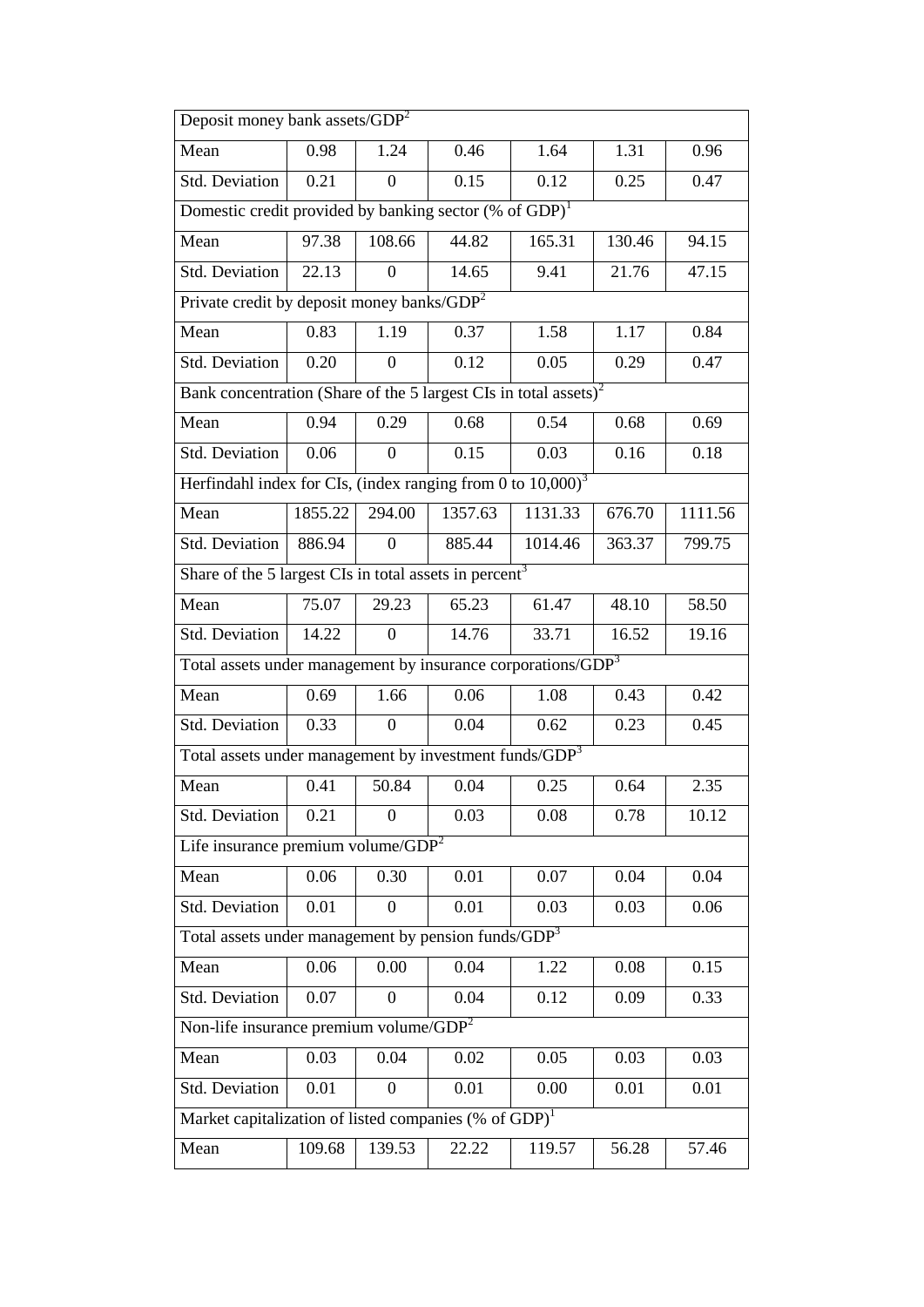| <b>Std. Deviation</b>                            | 8.68                                | $\theta$ | 9.48 | 22.96 | 19.05 | 40.55 |  |  |  |
|--------------------------------------------------|-------------------------------------|----------|------|-------|-------|-------|--|--|--|
| Stock market turnover <sup>2</sup>               |                                     |          |      |       |       |       |  |  |  |
| Mean                                             | 0.87                                | 0.01     | 0.29 | 1.18  | 0.83  | 0.61  |  |  |  |
| Std. Deviation                                   | 0.58                                | $\theta$ | 0.24 | 0.14  | 0.44  | 0.48  |  |  |  |
|                                                  | Stock market capitalization/ $GDP2$ |          |      |       |       |       |  |  |  |
| Mean                                             | 1.01                                | 1.26     | 0.19 | 1.11  | 0.51  | 0.52  |  |  |  |
| Std. Deviation                                   | 0.08                                | 0        | 0.09 | 0.22  | 0.18  | 0.38  |  |  |  |
| Stock market total value traded/GDP <sup>2</sup> |                                     |          |      |       |       |       |  |  |  |
| Mean                                             | 0.84                                | 0.01     | 0.06 | 1.32  | 0.46  | 0.40  |  |  |  |
| Std. Deviation                                   | 0.55                                | $\theta$ | 0.07 | 0.42  | 0.33  | 0.47  |  |  |  |

1 World Development Indicators, average of the data 2003-2005

2 Beck, T. - Demirgüç-Kunt A. - Levine, R. (2000) average of the data 2004-2006

3 European Central Bank (2008), data 2007

| Distances between cluster centres |       |       |       |       |       |  |  |  |
|-----------------------------------|-------|-------|-------|-------|-------|--|--|--|
| <b>Cluster</b>                    |       | 2.    |       |       |       |  |  |  |
|                                   |       | 2.311 | 1.137 | 1.271 | 0.859 |  |  |  |
|                                   | 2.311 |       | 3.318 | 1.063 | 2.288 |  |  |  |
| 3.                                | 1.137 | 3.318 |       | 2.256 | 1.148 |  |  |  |
|                                   | 1.271 | 1.063 | 2.256 |       | 1.273 |  |  |  |
|                                   | 0.859 | 2.288 |       | 1.273 |       |  |  |  |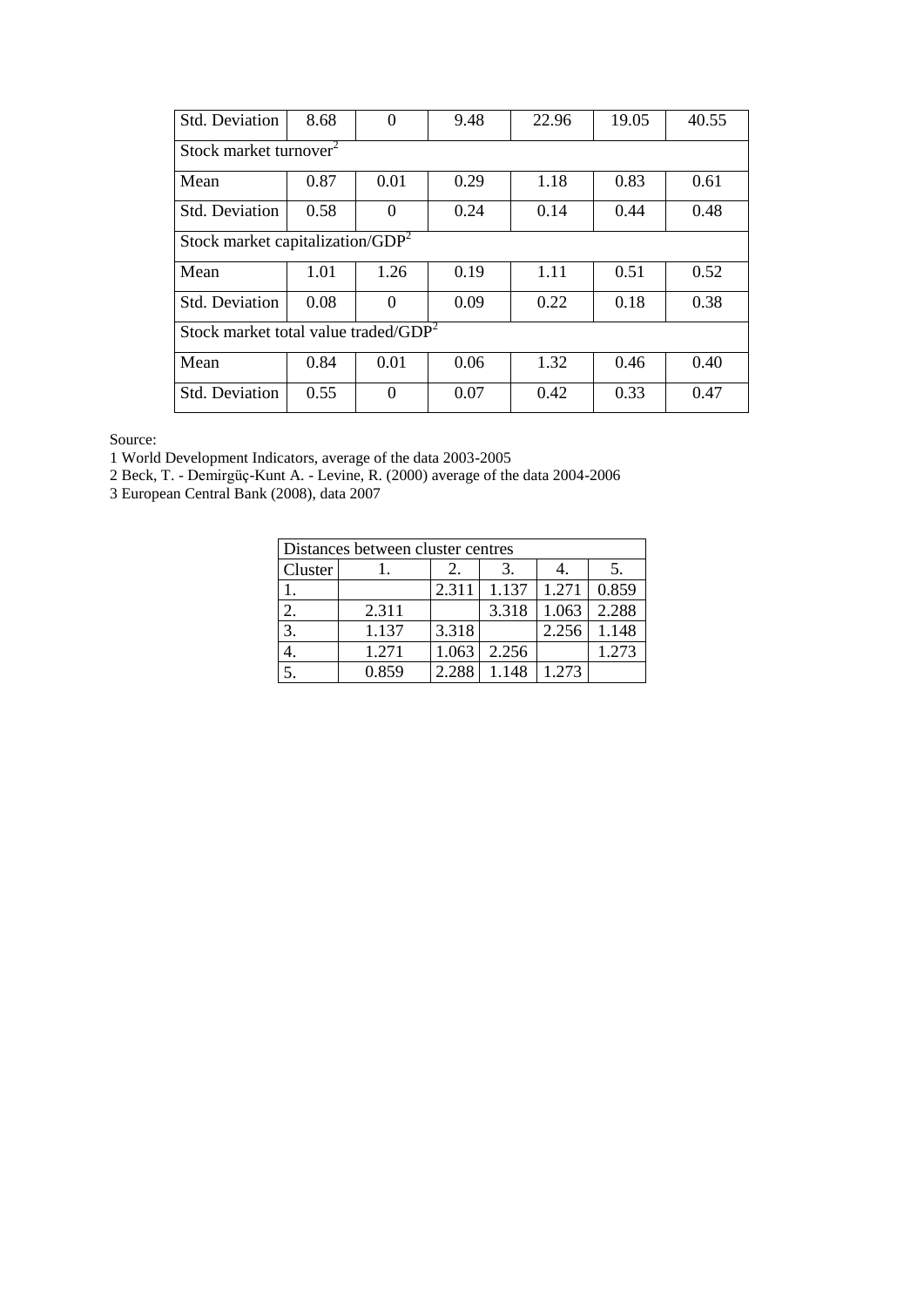### **Labour market and industrial relations**



Figure 4. Labour markets and industrial relations in two-dimensional MDS configuration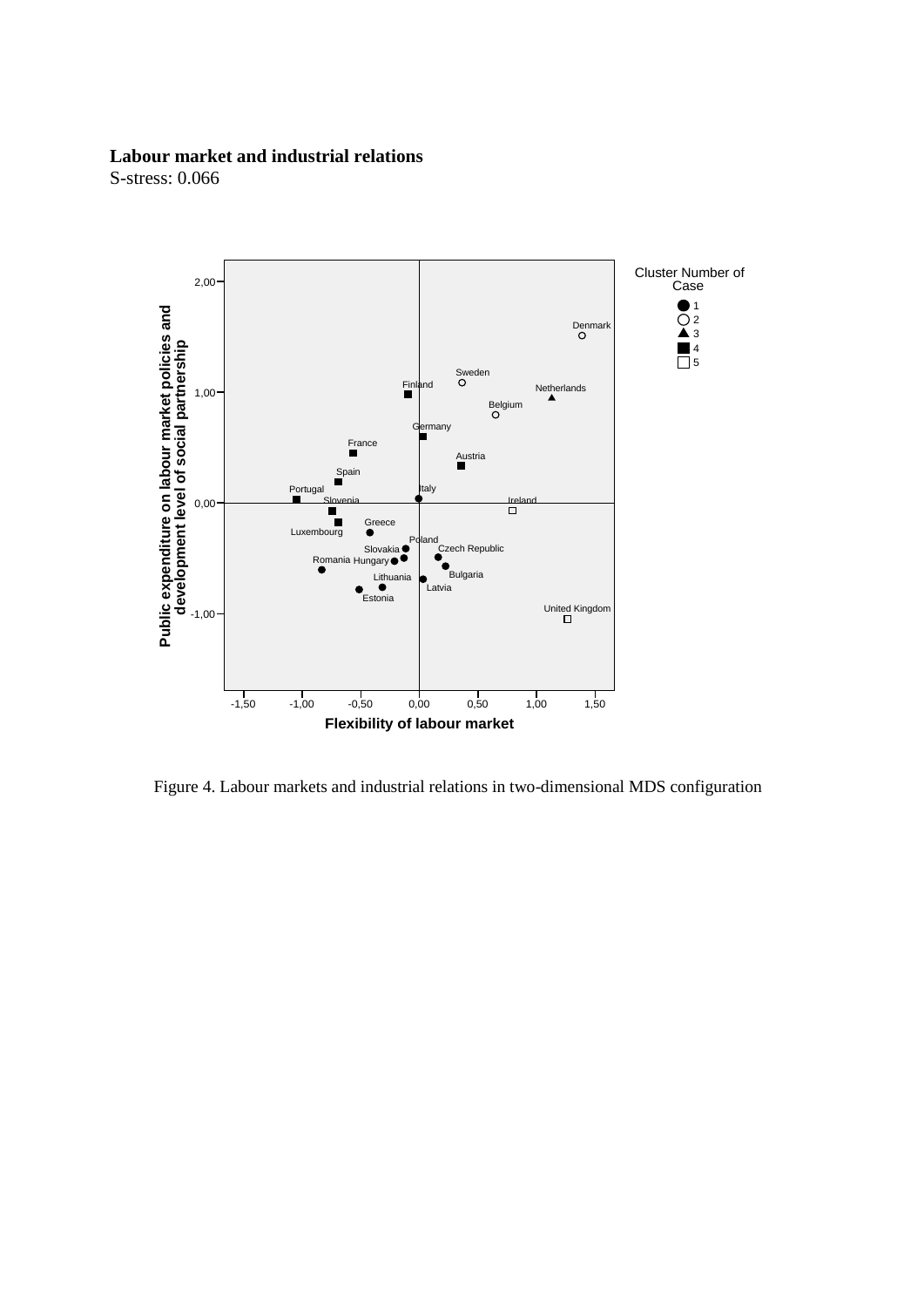|                  | Clusters of labour market and industrial relations                                                                                                                                                                                                                                                       |                                                                                                                        |
|------------------|----------------------------------------------------------------------------------------------------------------------------------------------------------------------------------------------------------------------------------------------------------------------------------------------------------|------------------------------------------------------------------------------------------------------------------------|
| 1.               | Low employment ratio of fixed-time and part-time<br>workers<br>Low ratio of public expenditure on labour market<br>policy<br>Weak collective bargaining on wage, stronger in<br>the two Mediterranean countries<br>Employment rate under the average                                                     | Bulgaria, Czech<br>Republic, Estonia,<br>Greece, Poland,<br>Latvia, Lithuania,<br>Hungary, Italy,<br>Romania, Slovakia |
| 2.               | High employment ratio of fixed-time and part-time<br>workers<br>High ratio of public expenditures on labour market<br>policy<br>Extensive collective bargaining on wage<br>High level of employment, except for Belgium                                                                                  | Belgium, Denmark,<br>Sweden                                                                                            |
| 3.               | Higher employment ratio especially of part-time<br>workers than in cluster 2<br>Lower rate of public expenditures on active labour<br>policy than in cluster 2, but high ratio of public<br>expenditures on passive labour policy<br>Extensive collective bargaining on wage<br>High level of employment | Netherlands                                                                                                            |
| $\overline{4}$ . | Moderate employment ratio of fixed-time and part-<br>time workers<br>Public expenditures on active labour policy are<br>moderate, while on passive labour policy public<br>expenditures are high<br>Extensive collective bargaining on wage<br>Average level of employment                               | Austria, Finland,<br>France,<br>Luxembourg,<br>Germany, Portugal,<br>Spain, Slovenia                                   |
| 5 <sub>1</sub>   | Moderate employment ratio of fixed-time and part-<br>time workers<br>Low rate of public expenditures on labour policy,<br>except for labour market services<br>Low level of collective bargaining on wage<br>High level of employment                                                                    | United Kingdom,<br>Ireland                                                                                             |

| Description of the cluster                                      |                                                                            |         |          |         |         |       |  |  |
|-----------------------------------------------------------------|----------------------------------------------------------------------------|---------|----------|---------|---------|-------|--|--|
|                                                                 |                                                                            |         |          |         |         |       |  |  |
| Indicator                                                       | 1.                                                                         | 2.      | 3.       | 4.      | 5.      | Total |  |  |
|                                                                 | $(n=11)$                                                                   | $(n=3)$ | $(n=1)$  | $(n=8)$ | $(n=2)$ |       |  |  |
| number of employees) $1$                                        | Employees with a contract of limited duration (annual average) (% of total |         |          |         |         |       |  |  |
| Mean                                                            | 8.47                                                                       | 11.60   | 16.73    | 16.44   | 5.32    | 11.47 |  |  |
| Std. Deviation                                                  | 7.00                                                                       | 4.62    | $\Omega$ | 8.17    | 0.73    | 7.64  |  |  |
| Persons employed part-time (% of total employment) <sup>1</sup> |                                                                            |         |          |         |         |       |  |  |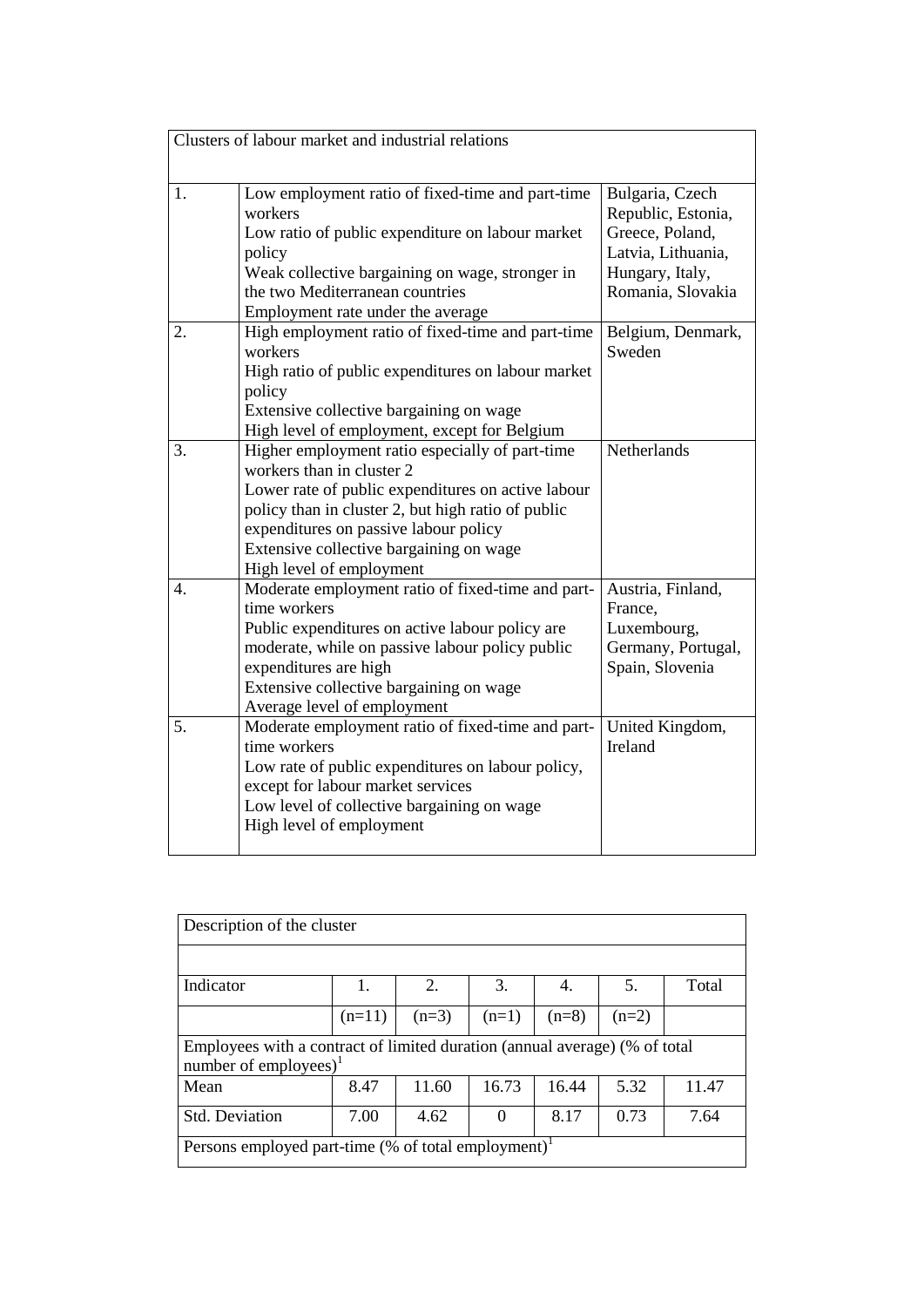| Mean                                                                                                                    | 6.98  | 23.18 | 46.15            | 15.73 | 21.08    | 14.42 |  |  |  |
|-------------------------------------------------------------------------------------------------------------------------|-------|-------|------------------|-------|----------|-------|--|--|--|
| Std. Deviation                                                                                                          | 3.45  | 1.35  | $\overline{0}$   | 5.31  | 6.05     | 9.80  |  |  |  |
| Public expenditure on labour market policies, by type of action; Total LMP<br>services (category 1),% of $GDP2$         |       |       |                  |       |          |       |  |  |  |
| Mean                                                                                                                    | 0.07  | 0.19  | 0.48             | 0.15  | 0.30     | 0.15  |  |  |  |
| Std. Deviation                                                                                                          | 0.04  | 0.03  | $\boldsymbol{0}$ | 0.08  | 0.12     | 0.11  |  |  |  |
| Public expenditure on labour market policies, by type of action; Total LMP<br>measures (categories $2-7$ ) <sup>2</sup> |       |       |                  |       |          |       |  |  |  |
| Mean                                                                                                                    | 0.21  | 1.16  | 0.83             | 0.53  | 0.26     | 0.45  |  |  |  |
| Std. Deviation                                                                                                          | 0.15  | 0.32  | $\theta$         | 0.18  | 0.30     | 0.36  |  |  |  |
| Public expenditure on labour market policies, by type of action; Total LMP<br>supports (categories 8-9), % of $GDP2$    |       |       |                  |       |          |       |  |  |  |
| Mean                                                                                                                    | 0.37  | 1.89  | 1.85             | 1.36  | 0.53     | 0.94  |  |  |  |
| Std. Deviation                                                                                                          | 0.23  | 0.76  | $\Omega$         | 0.61  | 0.48     | 0.75  |  |  |  |
| Trade union density $(\%)^3$                                                                                            |       |       |                  |       |          |       |  |  |  |
| Mean                                                                                                                    | 21.40 | 66.39 | 21.53            | 31.22 | 32.90    | 30.86 |  |  |  |
| Std. Deviation                                                                                                          | 7.24  | 11.51 | $\theta$         | 20.56 | 5.52     | 18.98 |  |  |  |
| Bargaining coverage % <sup>3</sup>                                                                                      |       |       |                  |       |          |       |  |  |  |
| Mean                                                                                                                    | 38.50 | 90.00 | 82.00            | 81.25 | 34.77    | 59.80 |  |  |  |
| Std. Deviation                                                                                                          | 23.52 | 7.21  | $\Omega$         | 17.27 | 0.33     | 29.49 |  |  |  |
| Coordination of wage bargaining $(1-5)^3$                                                                               |       |       |                  |       |          |       |  |  |  |
| Mean                                                                                                                    | 2.27  | 3.33  | 4.00             | 3.25  | 3.00     | 2.84  |  |  |  |
| Std. Deviation                                                                                                          | 1.27  | 0.58  | $\overline{0}$   | 0.89  | 2.83     | 1.25  |  |  |  |
| Difficulty of hiring index <sup>4</sup>                                                                                 |       |       |                  |       |          |       |  |  |  |
| Mean                                                                                                                    | 31.73 | 9.33  | 17.00            | 51.38 | 11.00    | 33.08 |  |  |  |
| Std. Deviation                                                                                                          | 21.22 | 8.62  | $\Omega$         | 24.69 | $\Omega$ | 24.61 |  |  |  |
| Rigidity of hours index <sup>4</sup>                                                                                    |       |       |                  |       |          |       |  |  |  |
| Mean                                                                                                                    | 63.64 | 40.00 | 40.00            | 62.50 | 10.00    | 55.20 |  |  |  |
| Std. Deviation                                                                                                          | 17.48 | 20.00 | $\overline{0}$   | 7.07  | 14.14    | 21.04 |  |  |  |
| Difficulty of firing index <sup>4</sup>                                                                                 |       |       |                  |       |          |       |  |  |  |
| Mean                                                                                                                    | 32.73 | 20.00 | 70.00            | 41.25 | 15.00    | 34.00 |  |  |  |
| Std. Deviation                                                                                                          | 14.89 | 17.32 | $\overline{0}$   | 6.41  | 7.07     | 16.07 |  |  |  |
| Rigidity of employment index <sup>4</sup>                                                                               |       |       |                  |       |          |       |  |  |  |
| Mean                                                                                                                    | 42.82 | 23.00 | 42.00            | 51.75 | 12.00    | 40.80 |  |  |  |
| <b>Std. Deviation</b>                                                                                                   | 12.42 | 14.73 | $\overline{0}$   | 9.05  | 7.07     | 16.09 |  |  |  |
| Nonwage labour cost (% of salary) <sup>4</sup>                                                                          |       |       |                  |       |          |       |  |  |  |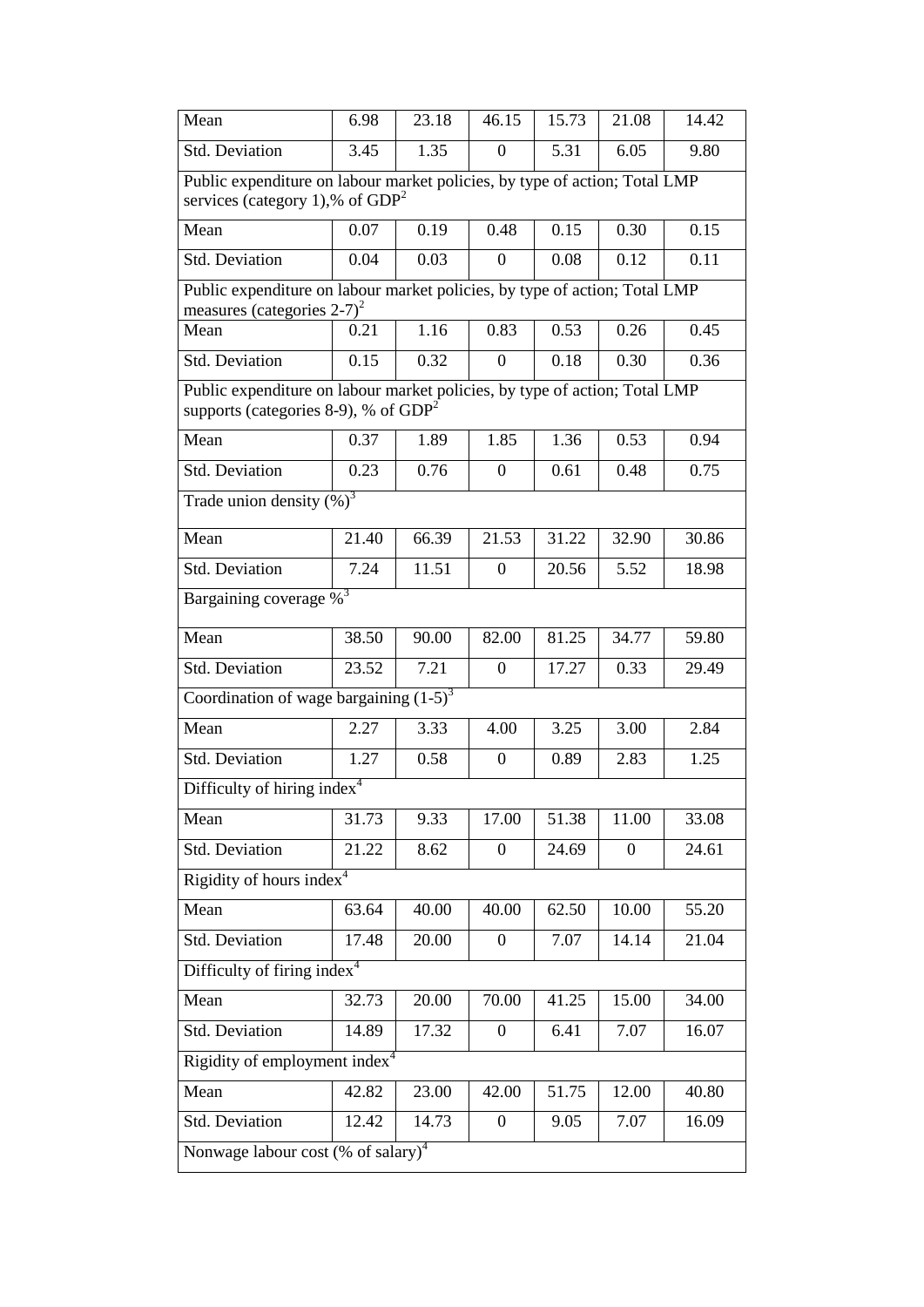| Mean                                       | 30.18                                                                         | 29.33 | 18.00          | 26.50 | 11.00          | 26.88 |  |  |  |
|--------------------------------------------|-------------------------------------------------------------------------------|-------|----------------|-------|----------------|-------|--|--|--|
| Std. Deviation                             | 5.44                                                                          | 27.10 | $\Omega$       | 10.58 | $\overline{0}$ | 11.67 |  |  |  |
| Firing cost (weeks of salary) <sup>4</sup> |                                                                               |       |                |       |                |       |  |  |  |
| Mean                                       | 18.91                                                                         | 14.00 | 17.00          | 44.88 | 23.00          | 26.88 |  |  |  |
| Std. Deviation                             | 11.19                                                                         | 13.11 | $\theta$       | 28.38 | 1.41           | 21.55 |  |  |  |
| Employment rate <sup>1</sup>               |                                                                               |       |                |       |                |       |  |  |  |
| Mean                                       | 60.88                                                                         | 70.48 | 74.50          | 66.75 | 70.02          | 65.19 |  |  |  |
| <b>Std. Deviation</b>                      | 4.09                                                                          | 8.09  | $\theta$       | 2.39  | 2.24           | 5.71  |  |  |  |
| Unemployment rate <sup>1</sup>             |                                                                               |       |                |       |                |       |  |  |  |
| Mean                                       | 8.41                                                                          | 6.37  | 3.93           | 7.22  | 4.83           | 7.32  |  |  |  |
| Std. Deviation                             | 2.76                                                                          | 2.01  | $\Omega$       | 1.96  | 0.47           | 2.51  |  |  |  |
| population <sup>1</sup>                    | Long-term unemployed (12 months and more) as a percentage of the total active |       |                |       |                |       |  |  |  |
| Mean                                       | 4.56                                                                          | 2.03  | 1.63           | 2.73  | 1.30           | 3.29  |  |  |  |
| Std. Deviation                             | 2.31                                                                          | 1.82  | $\overline{0}$ | 1.43  | 0.19           | 2.14  |  |  |  |
|                                            | Unemployment rate, by age group; Less than 25 years, $\%$ <sup>1</sup>        |       |                |       |                |       |  |  |  |
| Mean                                       | 19.27                                                                         | 16.37 | 6.90           | 15.60 | 11.25          | 16.61 |  |  |  |
| Std. Deviation                             | 5.96                                                                          | 7.19  | $\overline{0}$ | 3.74  | 3.46           | 5.80  |  |  |  |

1 Eurostat, average of the data 2005-2007

2 Eurostat, average of the data 2004-2006

3 The ICTWSS Database 2009, data 2007

4 Doing Business 2007

| Distances between cluster centres |       |       |       |       |       |  |  |
|-----------------------------------|-------|-------|-------|-------|-------|--|--|
| Cluster                           |       | 2.    | 3.    |       | 5.    |  |  |
|                                   |       | 5.821 | 8.044 | 3.625 | 5.543 |  |  |
| 2.                                | 5.821 |       | 5.961 | 4.459 | 4.922 |  |  |
| 3.                                | 8.044 | 5.961 |       | 5.893 | 6.294 |  |  |
|                                   | 3.625 | 4.459 | 5.893 |       | 5.575 |  |  |
| $\overline{5}$ .                  | 5.543 | 4.922 | 6.294 | 5.575 |       |  |  |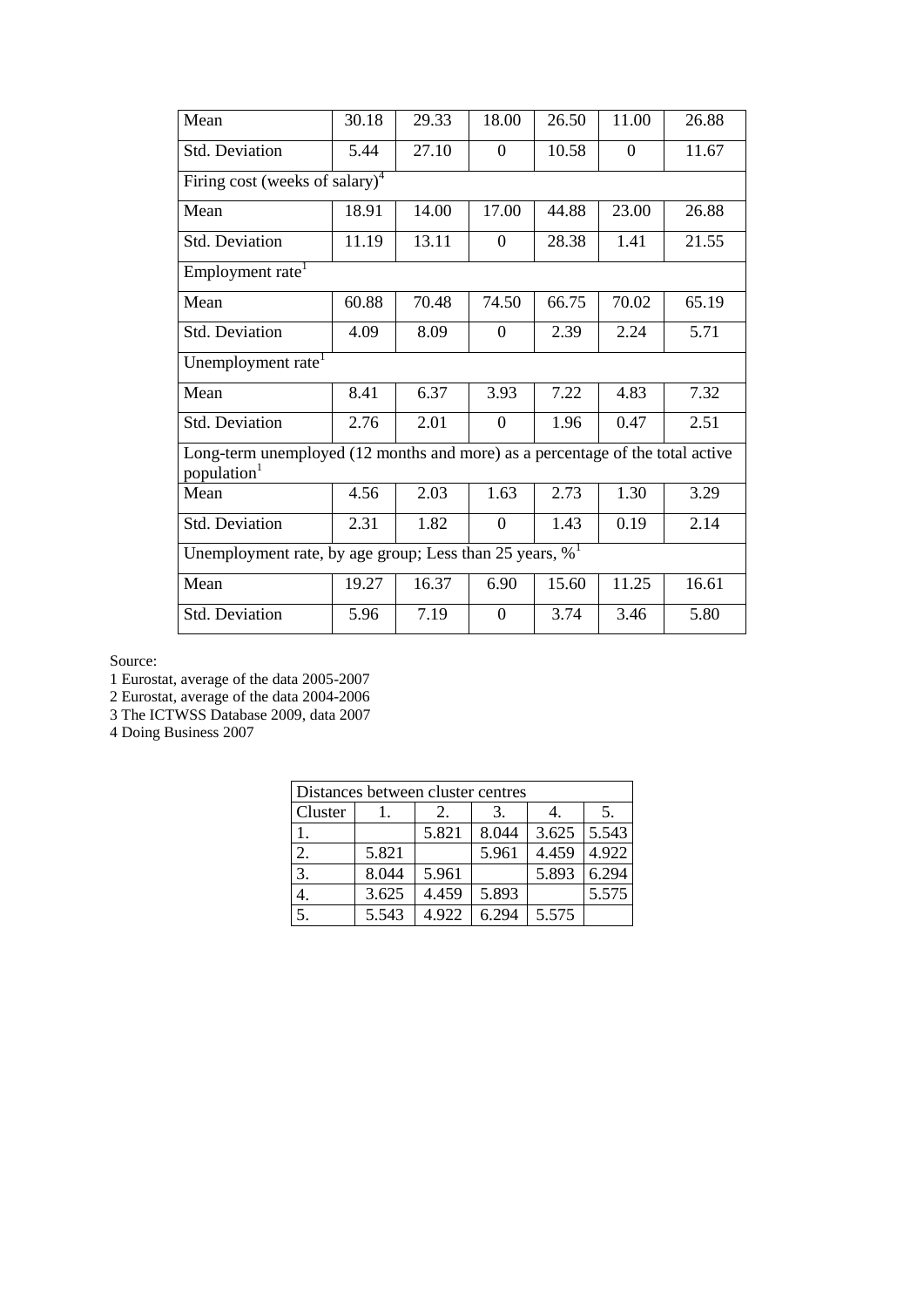## **Social protection**



Figure 5. The system of social protection in two-dimensional MDS configuration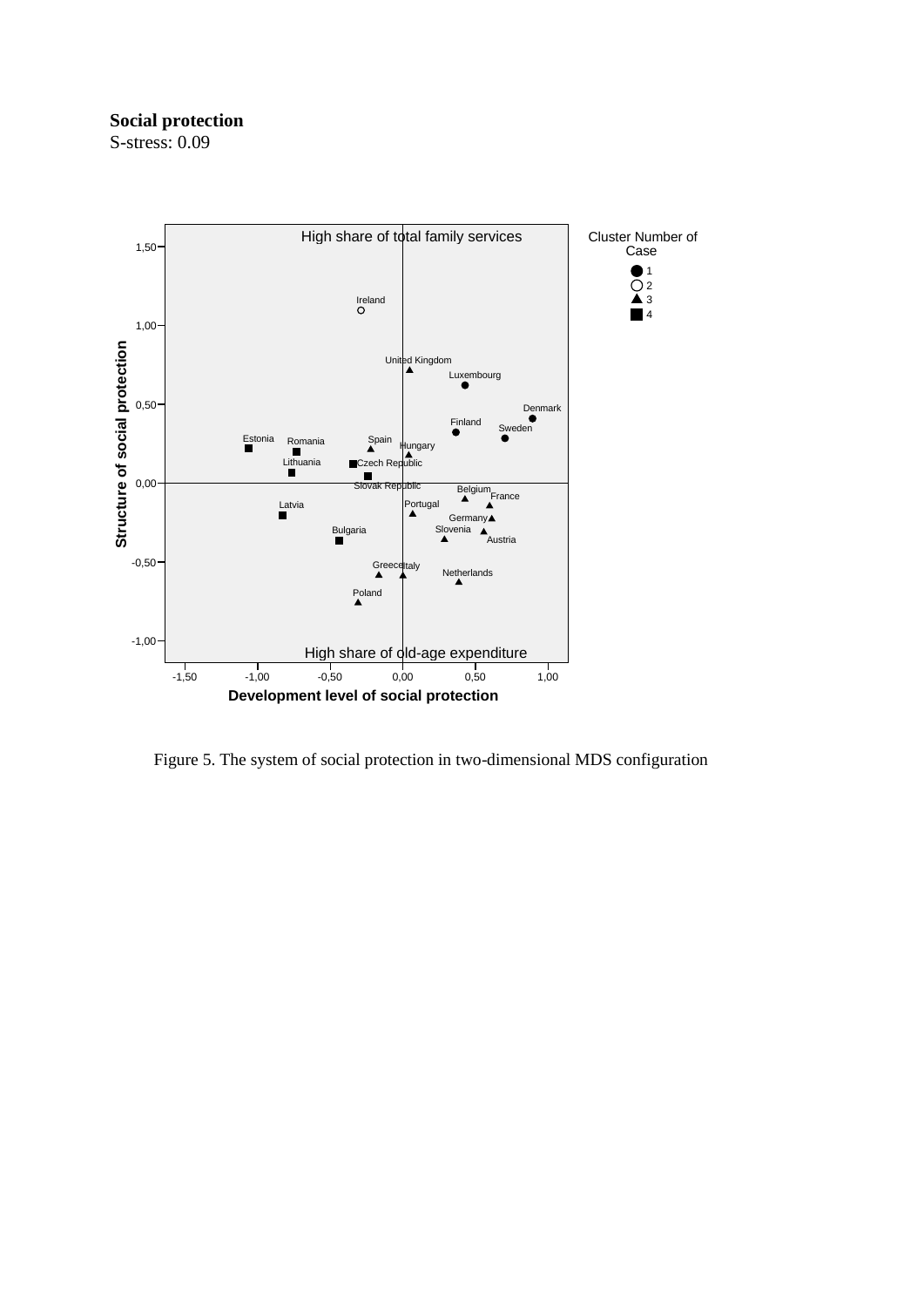|    | Clusters of social protection                                                                                                                                                                                                       |                                                                                                                                             |
|----|-------------------------------------------------------------------------------------------------------------------------------------------------------------------------------------------------------------------------------------|---------------------------------------------------------------------------------------------------------------------------------------------|
| 1. | High level of welfare expenditures<br>Low level of income inequalities<br>Allowances for families, children and disabled<br>people represent a high proportion within<br>welfare expenditures                                       | Denmark, Finland,<br>Luxembourg, Sweden                                                                                                     |
| 2. | Low level of welfare expenditures<br>High level of poverty risk with moderate level<br>of income inequalities<br>High ratio of family and child allowances<br>within welfare expenditures, but low ratio of<br>pension expenditures | <b>Ireland</b>                                                                                                                              |
| 3. | High level of welfare expenditures<br>Moderate level of income inequalities<br>Low ratio of family and child allowances<br>within welfare expenditures<br>High ratio of pension expenditures compared<br>to the GDP                 | Austria, Belgium,<br>United Kingdom,<br>France, Greece,<br>Netherlands, Poland,<br>Hungary, Germany,<br>Italy, Portugal, Spain,<br>Slovenia |
| 4. | Low level of welfare expenditures<br>High level of income inequalities<br>Moderate ratio of family and child allowances<br>within welfare expenditures<br>Low ratio of pension expenditures compared<br>to the GDP                  | Bulgaria, Czech<br>Republic,<br>Estonia, Latvia,<br>Lithuania, Romania,<br>Slovakia                                                         |

| Description of the cluster                             |           |          |           |           |           |  |  |  |
|--------------------------------------------------------|-----------|----------|-----------|-----------|-----------|--|--|--|
|                                                        |           |          |           |           |           |  |  |  |
| Indicator                                              | 1.        | 2.       | 3.        | 4.        | Total     |  |  |  |
|                                                        | $(n=4)$   | $(n=1)$  | $(n=13)$  | $(n=7)$   |           |  |  |  |
| Health expenditure, total (% of $GDP$ ) <sup>1</sup>   |           |          |           |           |           |  |  |  |
| Mean                                                   | 6.8432    | 5.5848   | 6.388735  | 4.670652  | 5.948229  |  |  |  |
| <b>Std. Deviation</b>                                  | 0.9600797 | $\Omega$ | 1.2700821 | 1.1157937 | 1.3975651 |  |  |  |
| Health expenditure, public (% of $GDP$ ) <sup>1</sup>  |           |          |           |           |           |  |  |  |
| Mean                                                   | 1.323467  | 1.6152   | 2.422823  | 1.853157  | 2.055114  |  |  |  |
| <b>Std. Deviation</b>                                  | 0.4243902 | $\theta$ | 0.6458369 | 0.8936283 | 0.783023  |  |  |  |
| Health expenditure, private $(\%$ of GDP) <sup>1</sup> |           |          |           |           |           |  |  |  |
| Mean                                                   | 8.166667  | 7.2      | 8.811558  | 6.52381   | 8.003344  |  |  |  |
| <b>Std. Deviation</b>                                  | 0.929755  | $\Omega$ | 1.2643372 | 0.9804977 | 1.473532  |  |  |  |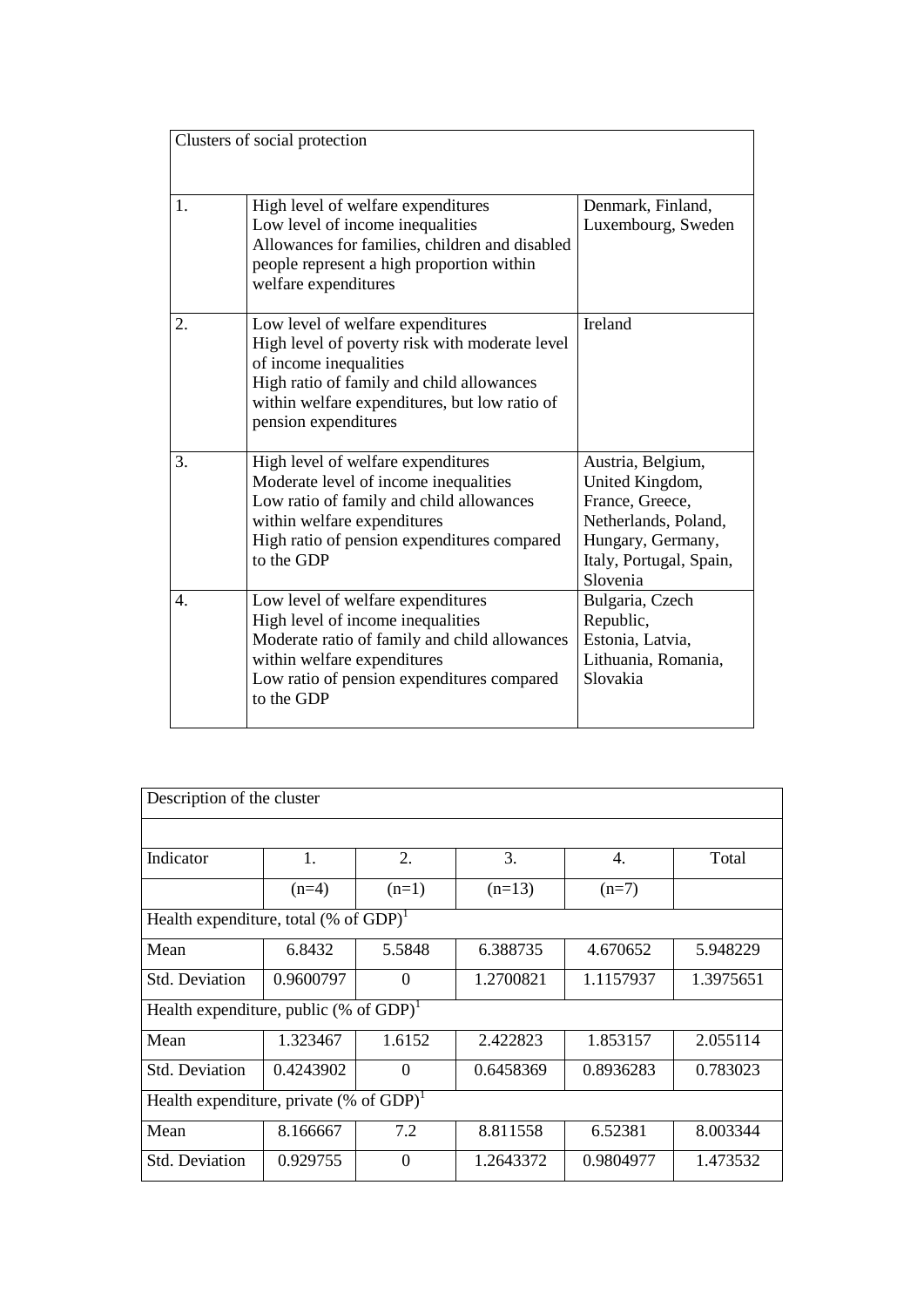| Inequality of income distribution <sup>2</sup>                                         |                                                                                |                |           |           |           |  |  |  |  |
|----------------------------------------------------------------------------------------|--------------------------------------------------------------------------------|----------------|-----------|-----------|-----------|--|--|--|--|
| Mean                                                                                   | 3.6125                                                                         | 4.95           | 4.865385  | 5.128571  | 4.742     |  |  |  |  |
| Std. Deviation                                                                         | 0.2719528                                                                      | $\overline{0}$ | 1.0951379 | 1.4904857 | 1.1960595 |  |  |  |  |
| Expenditure on pensions Current prices (% of GDP) <sup>3</sup>                         |                                                                                |                |           |           |           |  |  |  |  |
| Mean                                                                                   | 11.183332                                                                      | 4.833333       | 12.034605 | 7.090464  | 10.225991 |  |  |  |  |
| Std. Deviation                                                                         | 1.1070483                                                                      | $\Omega$       | 1.7627332 | 0.9292843 | 2.8154073 |  |  |  |  |
| At-risk-of-poverty rate before social transfers $(\%)^2$                               |                                                                                |                |           |           |           |  |  |  |  |
| Mean                                                                                   | 27.5                                                                           | 32.5           | 25.692308 | 23.071429 | 25.52     |  |  |  |  |
| Std. Deviation                                                                         | 2.6770631                                                                      | $\theta$       | 2.7578559 | 3.5050983 | 3.4954733 |  |  |  |  |
| At-risk-of-poverty rate after social transfers $(\%)^2$                                |                                                                                |                |           |           |           |  |  |  |  |
| Mean                                                                                   | 12.125                                                                         | 19.0           | 15.961538 | 16.357143 | 15.58     |  |  |  |  |
| Std. Deviation                                                                         | 1.25                                                                           | $\Omega$       | 3.6825124 | 4.2201332 | 3.7629775 |  |  |  |  |
|                                                                                        | Total expenditure on social protection, Current prices (% of GDP) <sup>3</sup> |                |           |           |           |  |  |  |  |
| Mean                                                                                   | 27.99999                                                                       | 18.06666       | 25.705116 | 15.171407 | 22.817319 |  |  |  |  |
| Std. Deviation                                                                         | 4.6468567                                                                      | $\Omega$       | 3.6966545 | 2.5942669 | 6.1805638 |  |  |  |  |
| Social benefits (other than social transfers in kind) paid by general government (% of |                                                                                |                |           |           |           |  |  |  |  |
| $GDP)^4$                                                                               |                                                                                |                |           |           |           |  |  |  |  |
| Mean                                                                                   | 15.300278                                                                      | 9.5            | 15.274443 | 10.138095 | 13.609421 |  |  |  |  |
| Std. Deviation                                                                         | 1.10794                                                                        | $\mathbf{0}$   | 2.4240031 | 1.8450563 | 3.1841497 |  |  |  |  |
| Social benefits by function; Sickness/Health care (% of total benefits) <sup>3</sup>   |                                                                                |                |           |           |           |  |  |  |  |
| Mean                                                                                   | 24.149983                                                                      | 40.3           | 28.143577 | 30.609516 | 28.681322 |  |  |  |  |
| Std. Deviation                                                                         | 2.3705657                                                                      | $\overline{0}$ | 3.2993092 | 3.4186122 | 4.3994131 |  |  |  |  |
| Social benefits by function; Family/Children (% of total benefits) <sup>3</sup>        |                                                                                |                |           |           |           |  |  |  |  |
| Mean                                                                                   | 12.89164                                                                       | 14.86          | 7.466658  | 9.495223  | 9.198387  |  |  |  |  |
| Std. Deviation                                                                         | 3.2135685                                                                      | $\theta$       | 2.5975068 | 1.7578745 | 3.2704672 |  |  |  |  |
| Social benefits by function; Old age (% of total benefits) <sup>3</sup>                |                                                                                |                |           |           |           |  |  |  |  |
| Mean                                                                                   | 33.74165                                                                       | 21.8666        | 42.587933 | 43.642829 | 40.639045 |  |  |  |  |
| Std. Deviation                                                                         | 5.5001084                                                                      | $\Omega$       | 5.8989525 | 3.2571744 | 7.1508054 |  |  |  |  |
| Social benefits by function; Disability (% of total benefits) <sup>3</sup>             |                                                                                |                |           |           |           |  |  |  |  |
| Mean                                                                                   | 13.799908                                                                      | 5.0333         | 8.311501  | 8.880941  | 9.217961  |  |  |  |  |
| Std. Deviation                                                                         | 0.7701313                                                                      | $\Omega$       | 2.0417815 | 0.8059578 | 2.6510083 |  |  |  |  |
| Social benefits by function; Housing $%$ of total benefits) <sup>3</sup>               |                                                                                |                |           |           |           |  |  |  |  |
| Mean                                                                                   | 1.491665                                                                       | 3.03333        | 1.366655  | 0.259514  | 1.143324  |  |  |  |  |
| Std. Deviation                                                                         | 0.7395543                                                                      | $\theta$       | 1.5649555 | 0.2683598 | 1.3171256 |  |  |  |  |
| Social benefits by function; Unemployment (% of total benefits) $3$                    |                                                                                |                |           |           |           |  |  |  |  |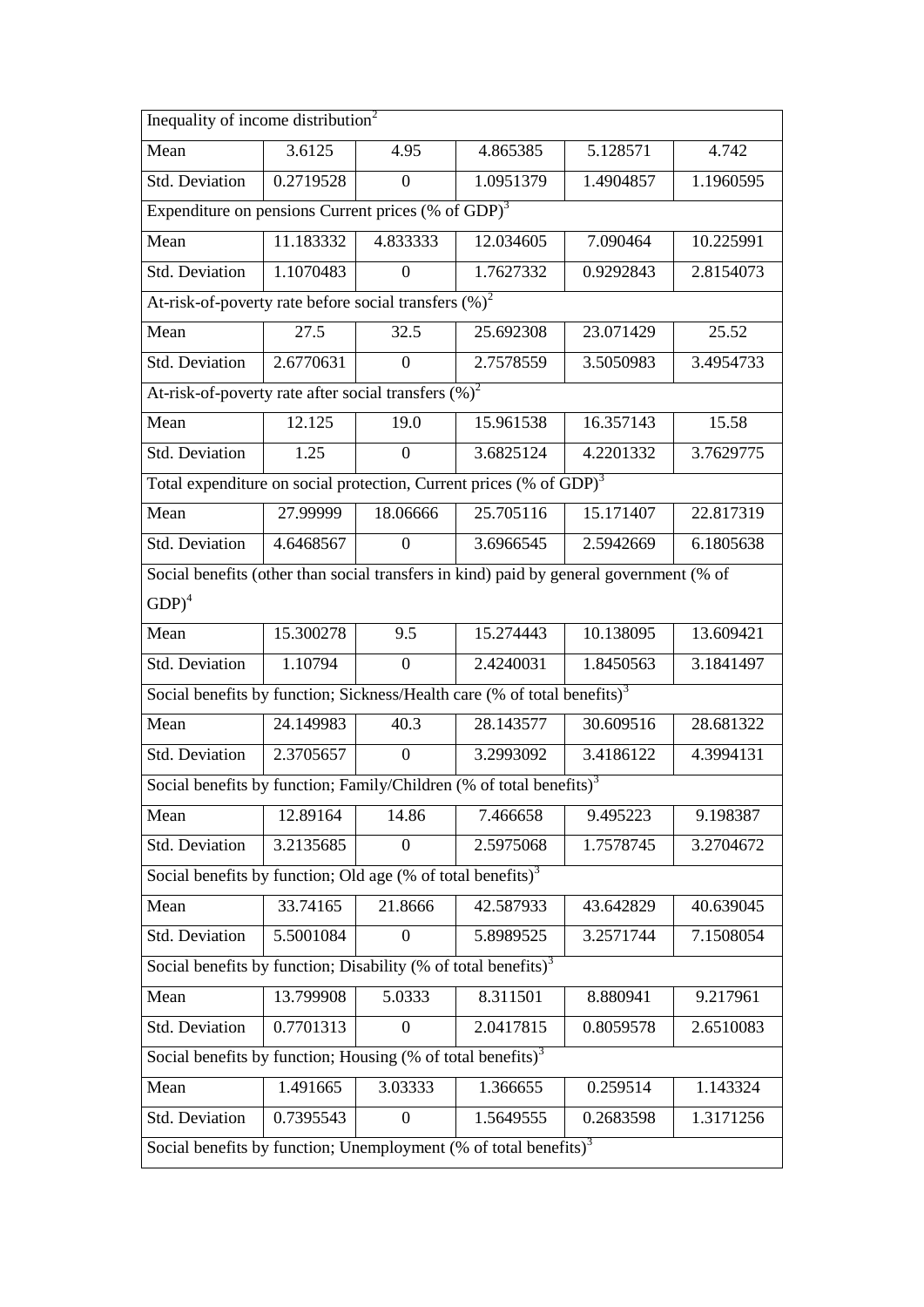| 7.43315                                                                                                 | 7.8      | 5.997386  | 3.066643  | 5.478605  |  |  |  |  |  |
|---------------------------------------------------------------------------------------------------------|----------|-----------|-----------|-----------|--|--|--|--|--|
| 2.449457                                                                                                | $\Omega$ | 3.4484222 | 1.4114657 | 3.1460547 |  |  |  |  |  |
| Social protection receipts by type; General government contributions (% of total receipts) <sup>5</sup> |          |           |           |           |  |  |  |  |  |
| 50.15833                                                                                                | 53.1666  | 34.705114 | 27.99047  | 36.035988 |  |  |  |  |  |
| 8.9120113                                                                                               | $\Omega$ | 7.7179291 | 9.633218  | 11.323318 |  |  |  |  |  |
| Social protection receipts by type; Employers' social contribution (% of total receipts) <sup>5</sup>   |          |           |           |           |  |  |  |  |  |
| 29.24165                                                                                                | 26.0666  | 37.379442 | 53.433327 | 40.11997  |  |  |  |  |  |
| 13.903469                                                                                               | $\Omega$ | 7.4449831 | 12.326072 | 13.174863 |  |  |  |  |  |
| Social protection receipts by type; Social contribution paid by the protected persons (% of             |          |           |           |           |  |  |  |  |  |
| total receipts $)^5$                                                                                    |          |           |           |           |  |  |  |  |  |
| 15.91665                                                                                                | 15.8333  | 22.646851 | 15.416643 | 19.273018 |  |  |  |  |  |
| 7.1765964                                                                                               | $\Omega$ | 8.1947136 | 8.9841386 | 8.5479254 |  |  |  |  |  |
|                                                                                                         |          |           |           |           |  |  |  |  |  |

1 World Development Indicators, average of the data 2002-2004

2 Eurostat, average of the data 2005-2006

3 Eurostat, average of the data 2003-2005

4 Eurostat, average of the data 2005-2007

5 Eurostat, average of the data 2004-2006

| Distances between cluster centres |       |               |       |       |  |  |
|-----------------------------------|-------|---------------|-------|-------|--|--|
| Cluster                           |       |               |       |       |  |  |
|                                   |       | 6.932         | 4.168 | 6.021 |  |  |
|                                   | 6.932 |               | 6.858 | 6.656 |  |  |
| 3.                                |       | 4.168 6.858   |       | 4.308 |  |  |
|                                   |       | $6.021$ 6.656 | 4.308 |       |  |  |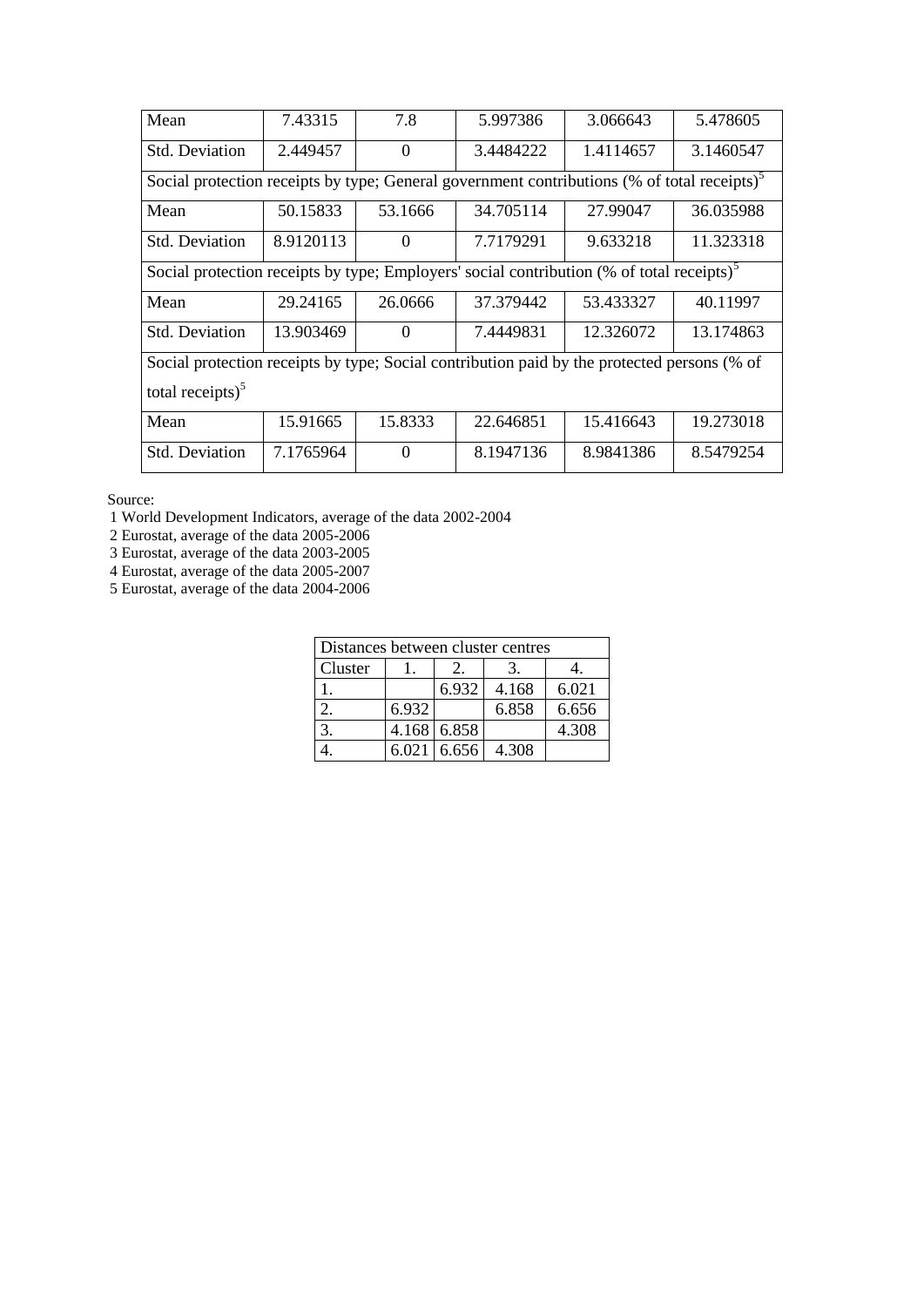#### **Education**



Figure 6. The system of education and training in two-dimensional MDS configuration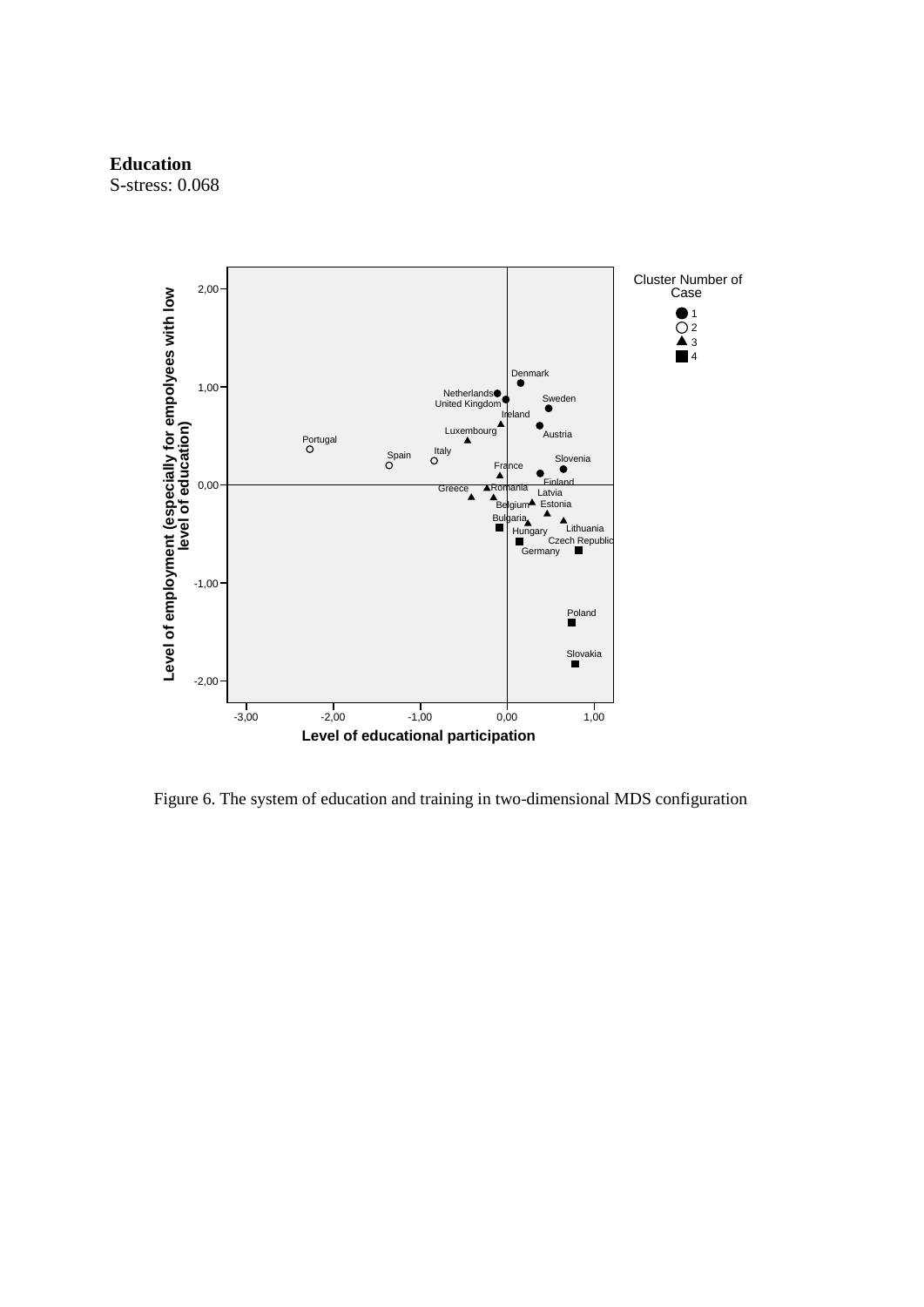|                  | Clusters of education                                                                                                                                                                                                                                                                                                                |                                                                                                           |
|------------------|--------------------------------------------------------------------------------------------------------------------------------------------------------------------------------------------------------------------------------------------------------------------------------------------------------------------------------------|-----------------------------------------------------------------------------------------------------------|
| 1.               | Ratio of low-skilled groups and early school-leavers<br>is under average<br>Exceptionally high number of participants in adult<br>education<br>Highest ratio of education expenditures compared to<br>the GDP<br>Employment and/or unemployment data are the<br>most favourable                                                      | Austria, Denmark,<br>United Kingdom,<br>Finland, Netherlands,<br>Sweden, Slovenia                         |
| 2.               | Ratio of low-skilled groups and early school-leavers<br>is very high<br>Low number of participants in adult education<br>Ratio of education expenditures is under average<br>High employment ratio of low-skilled workers<br>Unemployment rate of highly-skilled persons is<br>average or above average                              | Italy, Portugal, Spain                                                                                    |
| 3.               | Ratio of low-skilled groups and early school-leavers<br>is around average<br>Low number of participants in adult education<br>Education expenditures are under average according<br>to all indicators examined<br>Employment rates are under average at every<br>educational level                                                   | Belgium, Estonia,<br>France, Greece,<br>Ireland, Latvia,<br>Lithuania,<br>Luxembourg,<br>Hungary, Romania |
| $\overline{4}$ . | Lowest ratio of low-skilled groups, low ratio of<br>early school-leavers<br>Lowest number of participants in adult education<br>Lowest ratio of public expenditures on education<br>compared to the GDP, highest ratio of private<br>expenditures<br>Most unfavourable employment and unemployment<br>rates among low-skilled groups | Bulgaria, Czech<br>Republic, Poland,<br>Germany, Slovakia                                                 |

| Description of the clusters                                                                                   |           |                                               |          |           |           |  |
|---------------------------------------------------------------------------------------------------------------|-----------|-----------------------------------------------|----------|-----------|-----------|--|
|                                                                                                               |           |                                               |          |           |           |  |
| Indicator                                                                                                     | 1.        | $\overline{2}$ .                              | 3.       | 4.        | Total     |  |
|                                                                                                               | $(n=7)$   | $(n=3)$                                       | $(n=10)$ | $(n=5)$   |           |  |
| Percentage of the population aged 25 to 64 having completed at most lower<br>secondary education <sup>1</sup> |           |                                               |          |           |           |  |
| Mean                                                                                                          | 21.47619  | 57.344444                                     | 25.98    | 15.366667 | 26.36     |  |
| <b>Std. Deviation</b>                                                                                         |           | 4.4012504   13.418575   10.422094   5.9051296 |          |           | 14.784824 |  |
| Early school-leavers - Percentage of the population aged 18-24 with at most lower                             |           |                                               |          |           |           |  |
| secondary education and not in further education or training <sup>1</sup>                                     |           |                                               |          |           |           |  |
| Mean                                                                                                          |           | 10.245238 29.755556                           | 13.73    | 9.89      | 13.909333 |  |
| <b>Std. Deviation</b>                                                                                         | 3.0297707 | 8.7116992 2.7949889 5.6910456                 |          |           | 7.4585197 |  |
| Total population having completed at least upper secondary education, Population<br>aged 25 to 64 $(\%)^1$    |           |                                               |          |           |           |  |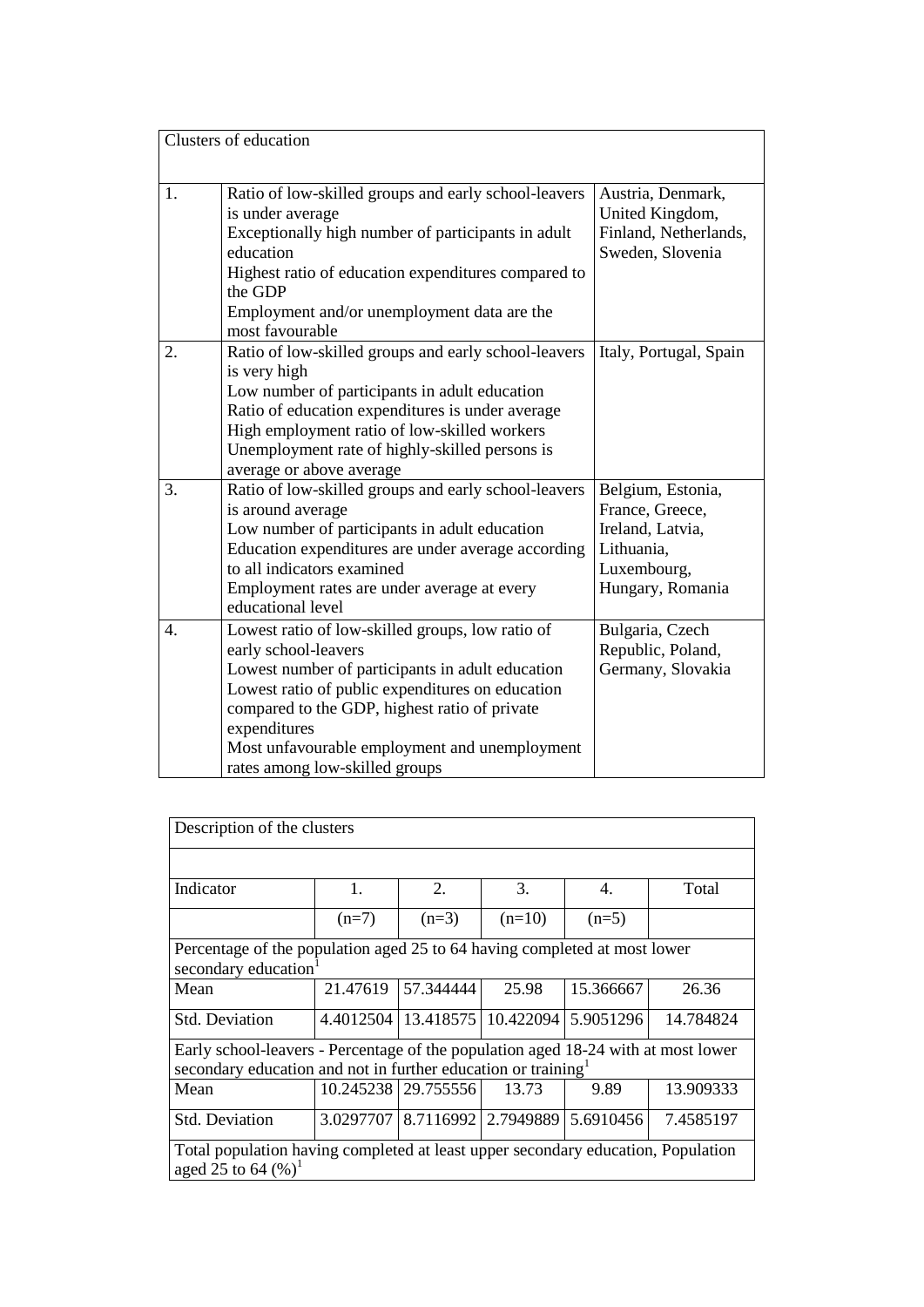| Mean                                                                                                                                                                                  | 78.52381  | 42.655556 | 74.02                         | 84.633333 | 73.64     |  |  |
|---------------------------------------------------------------------------------------------------------------------------------------------------------------------------------------|-----------|-----------|-------------------------------|-----------|-----------|--|--|
| <b>Std. Deviation</b>                                                                                                                                                                 | 4.4012504 | 13.418575 | 10.422094                     | 5.9051296 | 14.784824 |  |  |
| Youth education attainment level - Percentage of the population aged 20 to 24<br>having completed at least upper secondary education                                                  |           |           |                               |           |           |  |  |
| Mean                                                                                                                                                                                  | 82.37619  | 62.433333 | 81.5                          | 85.313333 | 80.22     |  |  |
| Std. Deviation                                                                                                                                                                        | 6.032066  | 12.260007 | 4.9471528                     | 9.0009135 | 9.5546673 |  |  |
| Pupils in upper secondary education enrolled in vocational stream; Males, $(\%)^2$                                                                                                    |           |           |                               |           |           |  |  |
| Mean                                                                                                                                                                                  | 66.095238 |           | 50.788889 48.583333 69.886667 |           | 58.012    |  |  |
| <b>Std. Deviation</b>                                                                                                                                                                 | 10.191362 | 18.962253 | 16.934866                     | 11.498324 | 16.658578 |  |  |
| Pupils in upper secondary education enrolled in vocational stream; Females, $(\%)^2$                                                                                                  |           |           |                               |           |           |  |  |
| Mean                                                                                                                                                                                  | 59.719048 |           | 38.144444 38.016667 55.406667 |           | 47.586667 |  |  |
| <b>Std. Deviation</b>                                                                                                                                                                 | 10.623783 | 12.622834 | 18.451419                     | 16.501084 | 17.87519  |  |  |
| School enrolment, tertiary $(\%$ gross) <sup>4</sup>                                                                                                                                  |           |           |                               |           |           |  |  |
| Mean                                                                                                                                                                                  | 67.813429 |           | 59.259307 54.740595 43.987995 |           | 56.792714 |  |  |
| Std. Deviation                                                                                                                                                                        | 13.078821 |           | 4.1891358   18.417984         | 9.8943815 | 16.119847 |  |  |
| Life-long learning (adult participation in education and training) - Percentage of the                                                                                                |           |           |                               |           |           |  |  |
| population aged 25-64 participating in education and training over the four weeks                                                                                                     |           |           |                               |           |           |  |  |
| prior to the survey <sup>1</sup>                                                                                                                                                      |           |           |                               |           |           |  |  |
| Mean                                                                                                                                                                                  | 22.192857 | 6.9       | 5.6666667                     | 4.74      | 10.256667 |  |  |
| <b>Std. Deviation</b>                                                                                                                                                                 | 7.6445203 | 3.1895663 | 2.446817                      | 2.3191713 | 8.7567461 |  |  |
| Science and technology graduates (ISCED 5-6) in mathematics, science and<br>technology per 1 000 of population aged $20-29^2$                                                         |           |           |                               |           |           |  |  |
| Mean                                                                                                                                                                                  | 12.78214  | 10.46667  | 11.59083                      | 8.815     | 11.23433  |  |  |
| <b>Std. Deviation</b>                                                                                                                                                                 | 4.104817  | 0.962527  | 6.83083                       | 0.957144  | 4.897412  |  |  |
| Annual expenditure on public and private educational institutions compared to GDP                                                                                                     |           |           |                               |           |           |  |  |
| per capita; All levels of education, $(\%$ - based on full-time equivalents) <sup>3</sup>                                                                                             |           |           |                               |           |           |  |  |
| Mean                                                                                                                                                                                  | 26.542857 | 25.711111 | 22.4                          | 23.593333 | 24.196    |  |  |
| <b>Std. Deviation</b>                                                                                                                                                                 | 2.5513768 |           | 1.3355537 2.9773113           | 2.203835  | 3.0368885 |  |  |
| Annual expenditure on public and private educational institutions compared to GDP<br>per capita; Tertiary level of education (ISCED 5-6), (% - based on full-time<br>equivalents) $3$ |           |           |                               |           |           |  |  |
| Mean                                                                                                                                                                                  | 42.452381 | 32.233333 | 32.243333                     | 40.246667 | 36.701333 |  |  |
| <b>Std. Deviation</b>                                                                                                                                                                 | 4.9995873 | 3.6703012 | 6.1347382                     | 5.764913  | 7.0756771 |  |  |
| Public expenditure on education, % of $GDP3$                                                                                                                                          |           |           |                               |           |           |  |  |
| Mean                                                                                                                                                                                  | 6.2433    | 4.7522    | 4.8317                        | 4.5847    | 5.168     |  |  |
| Std. Deviation                                                                                                                                                                        | 1.15525   | 0.60139   | 0.89502                       | 0.49379   | 1.08707   |  |  |
| Private expenditure on education as % of $\overline{GDP}^3$                                                                                                                           |           |           |                               |           |           |  |  |
| Mean                                                                                                                                                                                  | 0.4961905 | 0.4022222 | 0.4013333                     | 0.662     | 0.4801333 |  |  |
| Std. Deviation                                                                                                                                                                        | 0.3353905 | 0.1754149 | 0.2153103                     | 0.1508237 | 0.2493463 |  |  |
| Employment rate, by highest level of education attained; Pre-primary, primary and<br>lower secondary education - levels 0-2 (ISCED), % of age group 25-64 years                       |           |           |                               |           |           |  |  |